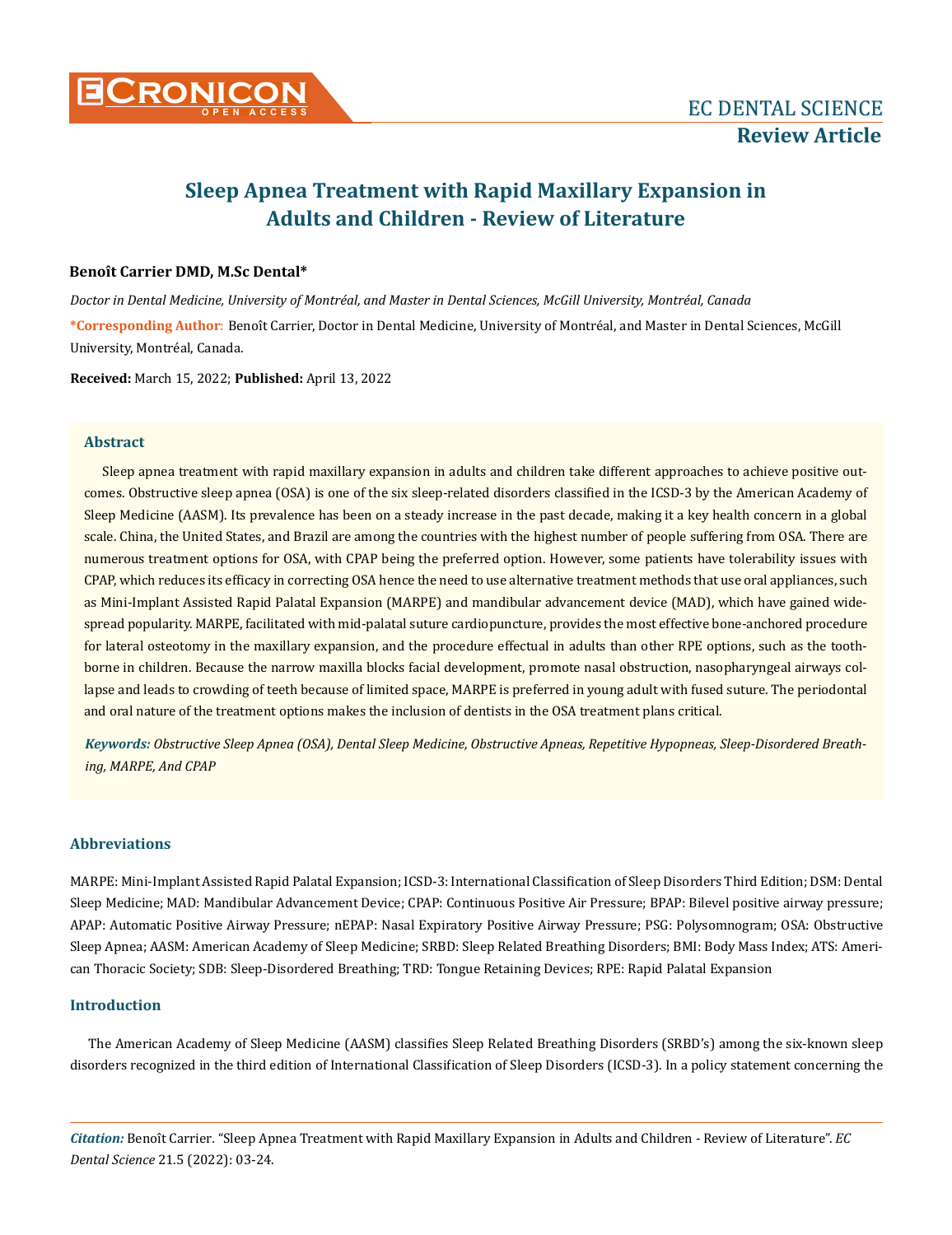management of SRBDs, Addy., *et al.* reckon that "sleep-related breathing disorders impact a significant portion of the population, estimating that 23.5 million of United States adults have undiagnosed or untreated OSA-costing billions [2,34]. The condition has increased the risk of health complications, such as hypertension, congestive heart failure, atrial fibrillation, coronary artery disease, stroke, and type 2 diabetes, consequently reducing the quality of life for a significant portion of the population" [2]. Sateia asserts that there are five other sleep related disorders in the ICSD-3 namely insomnia, central disorder of hypersomnolence, parasomnias, rhythm sleep wake disorders, and circadian sleep related movement disorders [44]. SRBD's are classified into four sections namely, central sleep apnea syndromes, OSA, sleep-related hypoxemia, and sleep-related hypoventilation disorders. Frequent collapse or narrowing of the pharyngeal airways during sleep causes OSA.

The clinical diagnosis of OSA subtly differs in pediatric and adult diagnosis. The criterion for adult diagnosis requires either symptoms/signs or associated psychiatric or medical disorders, which combines with five or more critical respiratory events for every hour of sleep during polysomnogram (PSG) [13,44]. The symptoms might include fatigue, snoring, and associated sleepiness, insomnia, observed apnea or subjective nocturnal respiratory disturbance. The psychiatric or medical disorders associated with OSA might include coronary artery disease, hypertension, congestive heart failure, atrial fibrillation, mood disorders, diabetes, or cognitive dysfunction.

In contrast, ICSD-3 simplifies the diagnosis criterion for pediatric OSA. For instance, it requires the presence of a single symptom unlike the multiple ones required for an adult diagnosis. Similarly, one obstructive event is enough for a PSG criterion for diagnosis. Numerous researches have studied the disease burden and prevalence of OSA globally. In a literature-based study examining the worldwide prevalence and burden of OSA, Benjafield., *et al.* assert that an estimated 1 billion adults from the ages of 30 to 69 suffer from OSA [5]. However, the scholars trim down the figures to 425 million as those experiencing moderate to severe OSA and who deserve treatment, with China recording the highest number of affected individuals ahead of the United States, Brazil, and India respectively. The cost of diagnosis and treatment of OSA in the USA in 2015 was US \$12.4 billion [5]. Due to its socio-economic impacts, OSA is gaining scholarly attention.

## **Appropriate headings**

## **Discussions**

- 1. Pathophysiology
- 2. Screening and Physical Examination
- 3. Treatment Options for OSA
	- Positive Airway Pressure.
	- Oral Appliances.
	- Mandibular Advancement Device (MAD).
	- • Mini-Implant Assisted Rapid Palatal Expansion (MARPE).
- 4. Other Treatment Options for OSA (Positional Therapy, Pharmacologic Treatment, and nEPAP)
- 5. OSA Implications on Dental Medicine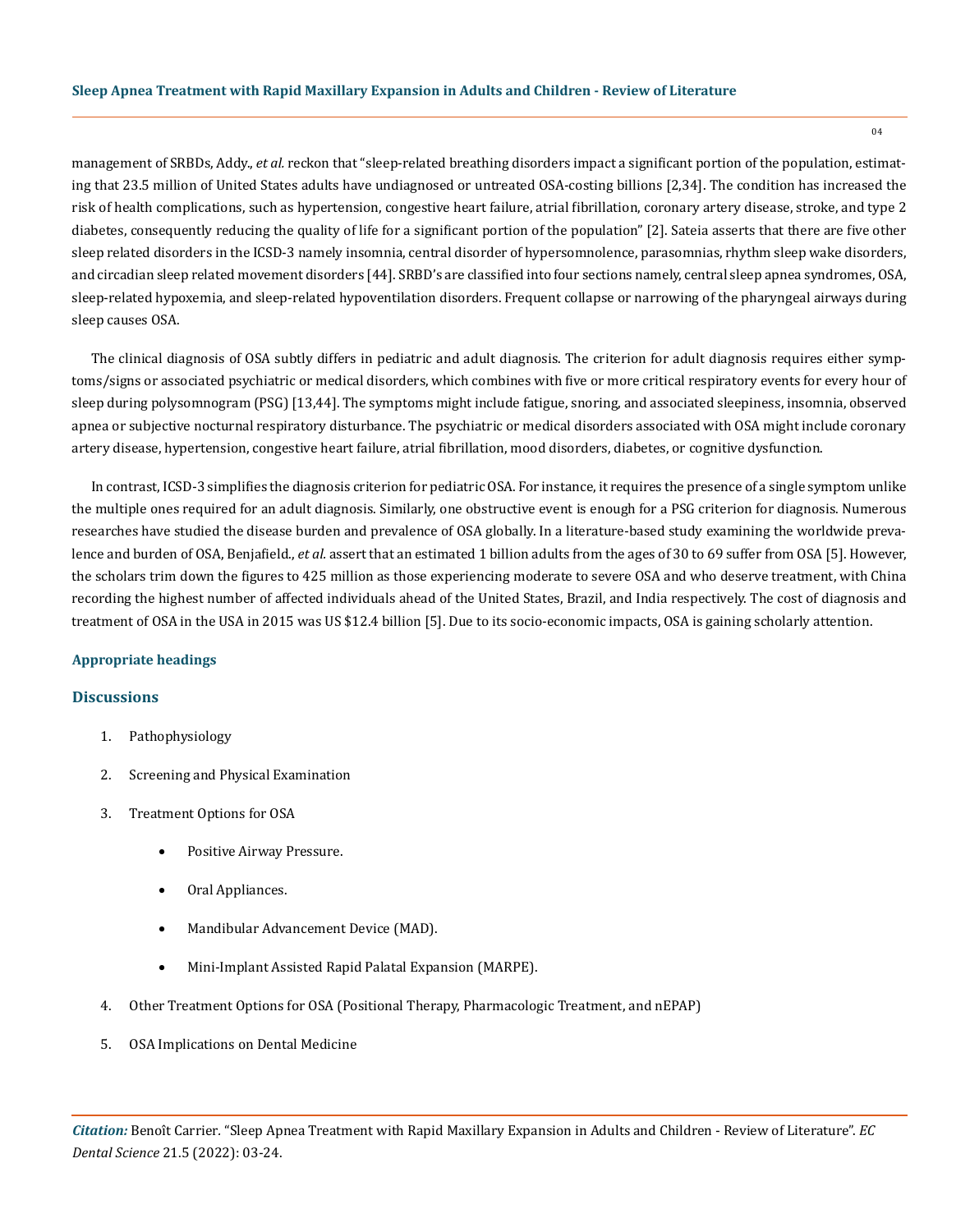- 6. Sleep Apnea Treatment with Rapid Maxillary Expansion in Adults and Children
	- Rapid Palatal Expansion or Rapid Maxillary Expansionin Children
	- Types of RME.
	- Rapid Maxillary Expansion in Adults
	- Miniscrew-Assisted Rapid Palatal Expansion (MARPE)
	- Corticopuncture Therapy Facilitated MARPE
	- MARPE With the Use of Mid Palatal Suture Corticopuncture
	- Tongue Retaining Devices (TRD).
	- Maxillomandibular Advancement and Hypoglossal Nerve Stimulation
	- Hyoid Suspension/Hyoid Sling Procedure
	- Tongue Reduction Procedures
	- Combination of CPAP and Appliances
	- Surgically Assisted Rapid Palatal Expansion (SARPE) Compared to MARPE

# **Conclusion**

# **Discussions**

#### **Pathophysiology**

In a study exploring the high prevalence of sleep-disordered breathing in adults, Peppard., *et al.* note that the apnea and hypopnea incidences of sleep-disordered breathing-(SDB) have considerable harmful health implications, with instantaneous effects encompassing "intermittent hypoxia, fragmented sleep, and exaggerated fluctuations in heart rhythm, blood pressure, and intrathoracic pressure" [2,40]. Recurrent collapse or obstruction of the pharyngeal airways when one sleeps, leading to a reduction (hypopnea) or ultimate cessation (apnea) of airflow in spite of the continuing breathing efforts, causes OSA. Some of its manifestations include cyclic apneas, hypoventilation, and repetitive hypopneas. The upper airway is adapted to performing various functions, such as swallowing, speech, and air passage for breathing due to its anatomical soft tissues, muscles, and bony/rigid support [16]. The airway contains collapsible portions whose frequency and timing of collapse causes OSA. For instance, its portion between the hard palate and the larynx is collapsible, making it susceptible to collapse during inopportune moments, such as during sleep.

Patients vulnerable to OSA have narrow airways with higher chances of collapse. For example, the tongue, jaws, as well as the throat relax during sleep, which narrows the airway and leads to snoring. However, a complete blockage of the airway during sleep denies the brain of oxygen triggering the fight or flight mode in the brain that compels the person to wake up and breathe again. The actions could happen multiple times a night for people with OSA, making it a clinical condition that requires diagnosis and treatment [21,39]. OSA is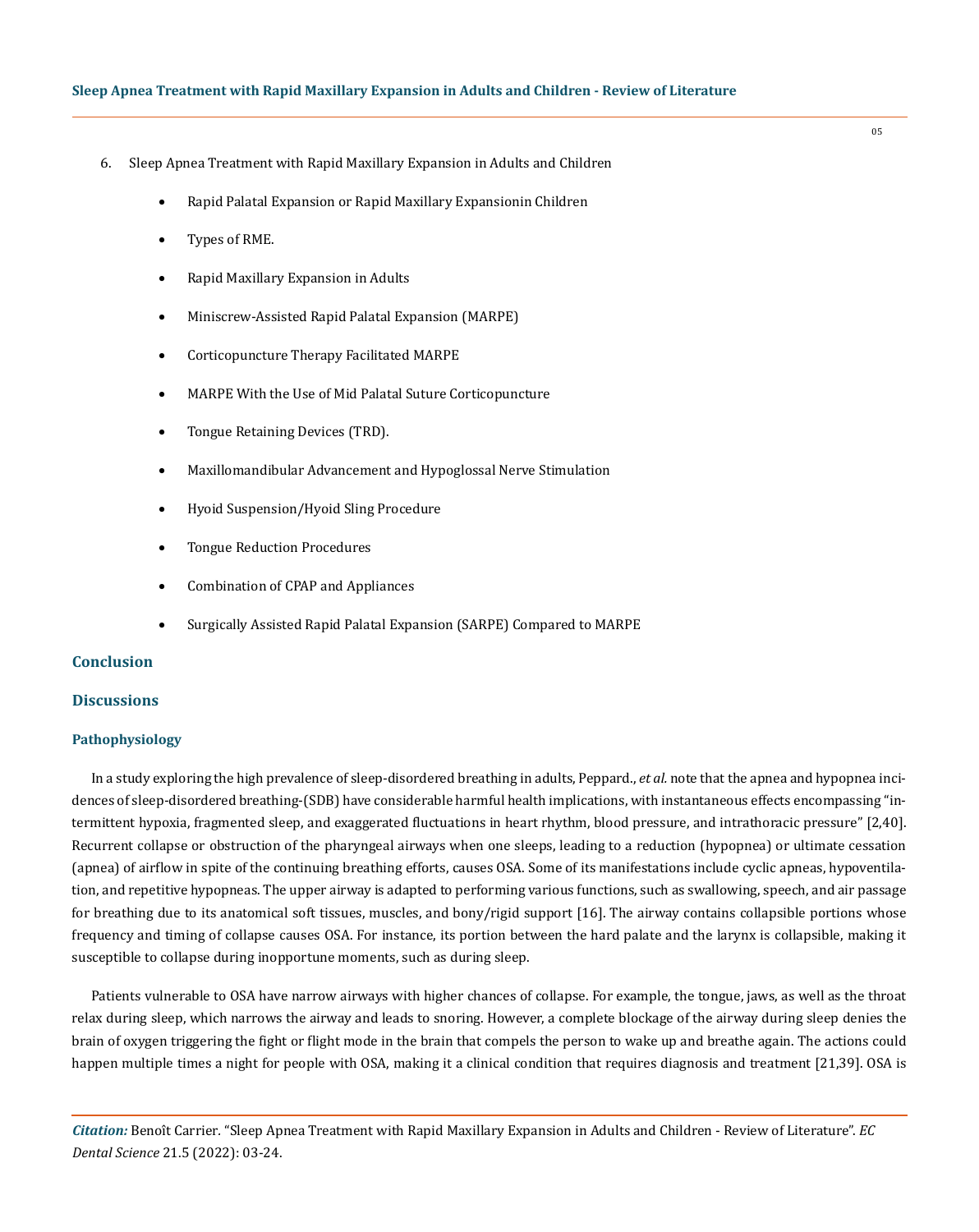06

clinically viewed as an absolute malfunction of airway anatomy resulting in sleep difficulties, snoring, insomnia, associated sleepiness, or subjective nocturnal respiratory disturbance. Physiologically, the upper airway anatomy and collapsibility are the most critical trait in developing OSA, where the critical passive airway closing pressure-(Pcrit) quantifies the tendency to airway collapsibility. Thus, the physiological traits contributing to the development of OSA should be researched extensively.

#### **Screening and physical examination**

Dentists can screen OSA through medical techniques and general examination processes for anatomical abnormalities. Earlier screening helps in establishing a patient's daytime and nocturnal OSA signs/symptoms, such as snoring, sleeping, as well as gasping to ascertain the presence of SRBD. In addition, other popular screening questionnaires, such as "STOP-BANG, Berlin, and Epworth Sleepiness Scale (ESS), have acquired worldwide usage" [52]. The subjective items include "tiredness, snoring, high blood pressure, and observed apnea whereas the demographic items include age, gender, neck circumference, and body mass index (BMI)" [56]. A "Yes" answer to atleast three of the items indicates a high risk for OSA. The scholars also simplified how the Berlin Questionnaire (BG) works. BQ consists of three sections on snoring, sleepiness, and daytime fatigue, and finally anthropometric measures and medical history, such as BMI and hypertension. A score of two or more in the three categories indicates high risk for OSA.Unlike the BQ, the ESS has eight items to assess daytime sleepiness. It uses a four-point Likert response format with a score ranging from zero to 24 [30]. A score of 11 or more indicates a high affinity for daytime sleepiness hence high likelihood for OSA. Even though these questionnaires are critical in examining OSA, there should not completely replace the need for an objective OSA test since they only help highlight those at risk of the disorder [49]. In OSA, a positive airway pressure is used to phenotype patients' pathophysiologic traits (PTs); the patient should be in a supine position as well as the stage-2 non-rapid eye movement sleep (NREM). Thus, the patient's daytime and nocturnal symptoms, such as snoring, disturbed sleeping, or gasping, can unveil the likelihood of OSA.

In a study investigating the screening, treatment, as well as management of patients with SRBDs, Levine., *et al.* note that a physical examination by a qualified dentist is vital in accurate diagnosis of OSA at the preliminary stages. In the process, a dentist records vital signs indicating the condition, such as neck perimeter, BMI, as well as blood pressure levels [30]. Thorough and systemic physical examination, with descriptive assessments and visual presentation of craniofacial complexes in the posterior airways and pharyngeal wall, is recommended. Besides, dentists are expected to assess major structures, such as uvula, palatine tonsils, and soft palate, to ascertain the level of infection. In the same way, the nose of the patient should be closely checked for any form of deviation, obstruction incidence, and/or valvular collapse. Observation of any patency with the pharyngeal and nasal airways calls for immediate referral to the ENT clinic [32]. The authors further offer critical insights critical in the examination that hold clues to a possibility of OSA. For example, assessment of the occlusal positioning as well as the size of the tongue size substantially indicates oropharyngeal crowding. The surface texture, shape, color, and tonicity of the tongue also offer valuable clues.

In addition, soft and hard tissues of the oral cavity should be examined. The area consists of the teeth, the hard palate tissues, gingiva, alveolar processes, as well as frenal attachments. The dentist should identify the location as well as the teeth numbers besides their morphological integrity to determine the patient's standing to oral appliances [24]. A periodontal examination can guide dentists in the selection of appropriate appliance. Similarly, some dentists use radiographic imaging foe oral appliance therapy candidacy, often to assess the level of damage to the soft tissue and skeletal presentations. Levine., *et al.* takes note of the close association of the SRBDs and temporomandibular disorders [30]. Therefore, it is critical for the dentists to focus temporomandibular joint section that includes the temporalis, masseter, associated superficial muscles, and sternocleidomastoid muscles. The examination also focuses on the protrusive areas, lateral deviations, and anomalous movements.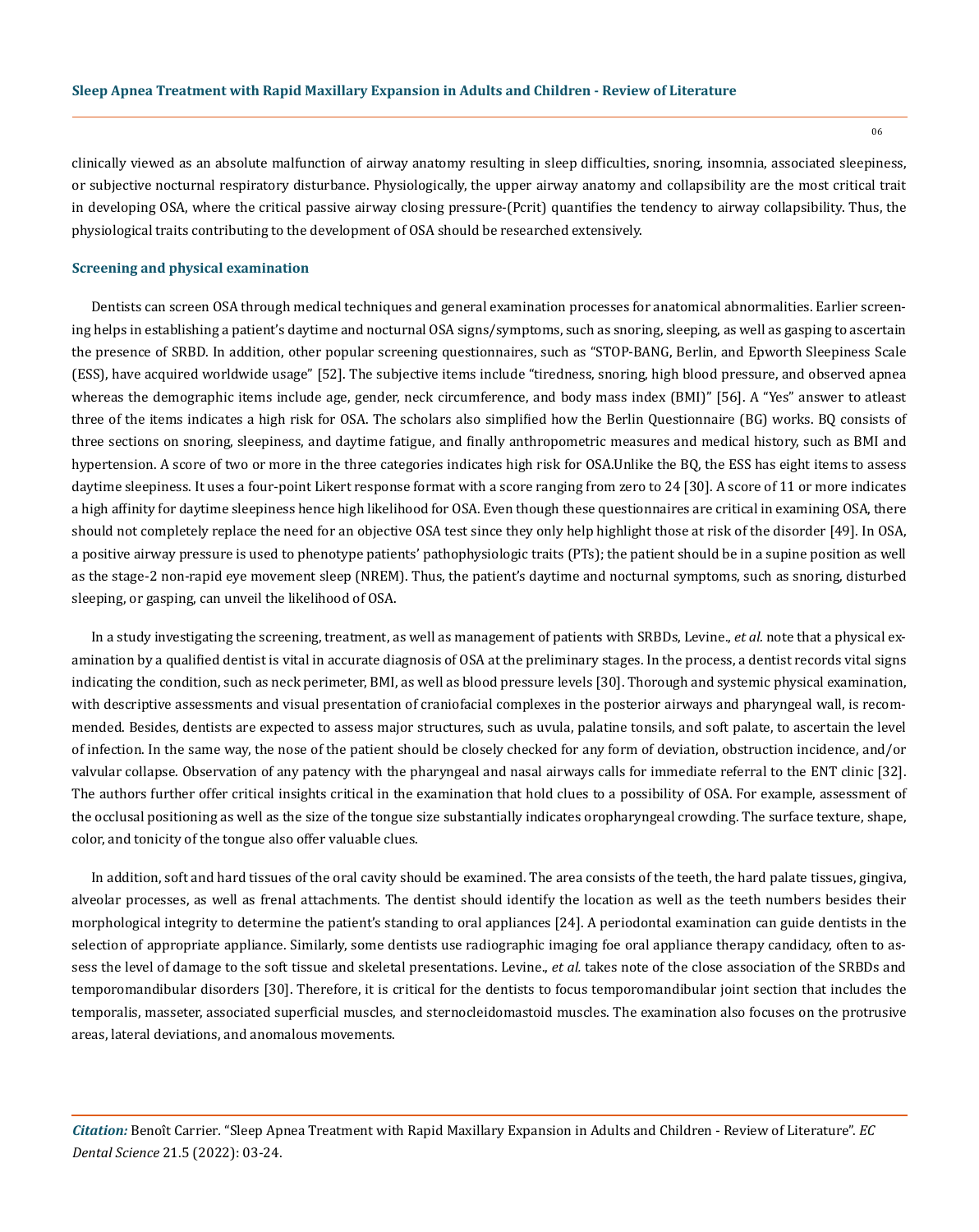A comprehensive dental assessment would encompass angle classification, overjet and overbite, and recording any figures, structures or occurrences that deviate from the norm. There should also be documentation of crossbites, midlines, crowding and intra-arch spacing, and interproximal and occlusal contacts for reference. When anticipating the use of use of OA, dentists should acquire extraoral and intraoral photographs to justify the pre-management dental condition [30]. A fulfillment of all these mentioned tests and examinations should provide the necessary information concerning the presence of OSA and the most favorable treatment option.

#### **Treatment options for OSA**

According to Levine., *et al.* Continuous positive airway pressure (CPAP) remain the immediate or the first-line treatment for many OSA patients, although the long-term compliance with CPAP therapy is often a challenge [30]. The choice for treatment depends on various factors, such as the patient's tolerability of the treatment option, their age, ease or comfort of using the appliance, and state of health among other reasons. Some other treatment options include "positional therapy, nasal expiratory positive airway pressure (nEPAP), oral pressure therapy, oral appliances, hypoglossal nerve stimulation, surgeries, pharmacologic treatments, and weight loss and exercise" [1]. Some treatment options, such as the oral appliances like mandibular advancement device, provide a perfect alternative for patients who are non-tolerant to CPAP, BPAP and APAP. Thus, the treatment of OSA should be anchored on the screening results and other physiological factors differing from one patient to the next.

#### **Positive airway pressure**

According to the American Thoracic Society (ATS), PAP refers to the continuous positive airway pressure and includes numerous strategies [4]. The organization lists various types of positive airway pressure, such as continuous positive air pressure (CPAP), automatic positive airway pressure, and the Bilevel positive airway pressure (BPAP). The machines/treatment option uses air pressure to open and ventilate the upper airways during sleep. The unhindered breathing due to the open upper airway facilitates free movement of air into the lungs preventing snoring or constantly waking up at night due to obstruction of the airway. According to Calik (in a study exploring the treatment options for obstructive sleep apnea), CPAP is the "is the current gold standard treatment for OSA, as it pneumatically stabilizes the upper airway" [10]. CPAP treatment involves the use of a mask covering the patient's nose and mouth and providing pressured air to keep the upper airway open during sleep facilitating an uninterrupted sleep. The machine does not breathe for the patient but instead facilitates breathing by opening up the airway while the patient independently inhales and exhales [10,42] Thus, the positive airway pressure facilitates free movement of air into the lungs preventing snoring or constantly waking up at night due to obstruction.

Even though CPAP, BPAP, and APAP operate in a more or less similar manner, there are slight variations in their operations. The APAP machines send air through a thin tubular passage mounted in a patient's nose and mouth during sleep. However, unlike CPAP that facilitates ventilation by opening the airway using thoracic and alveolar pressure, the BPAP machine delivers "an exhalation (Exhalation positive airway pressure or EPAP) and inhalation pressure (Inhalation positive airway pressure or IPAP)" [10]. In addition, the BPAP machine monitors the patient's effort during exhalation and inhalation and delivers/induces breathing if the patient fails to breathe for a set/programmed period. The programmed timing for breathing acts as a 'back-up rate" that monitors adherence to the recommended breathes per minute (BPM). The recommendation for a CPAP or BPAP machine by the physician or dentists depends on various factors due to the difference in how they operate [9]. For instance, CPAP is often the most recommended for OSA whereas BPAP is best suited to correct COPD, complex sleep apnea and central sleep apnea [13,45]. BPAP helps reduce the expiration strain that is often associated with CPAP and which makes it intolerable for some patient [4]. Another form of PAP treatment is the automatic positive airway pressure (APAP). According to Calik, APAP consists of software that automatically regulates the amount of air the patient breathes during sleep based on need [10]. The machine automatically raises the air pressure if it detects a slight narrowing of the airway during sleep to ensure it remains open and does not hinder breathing.

*Citation:* Benoît Carrier*.* "Sleep Apnea Treatment with Rapid Maxillary Expansion in Adults and Children - Review of Literature". *EC Dental Science* 21.5 (2022): 03-24.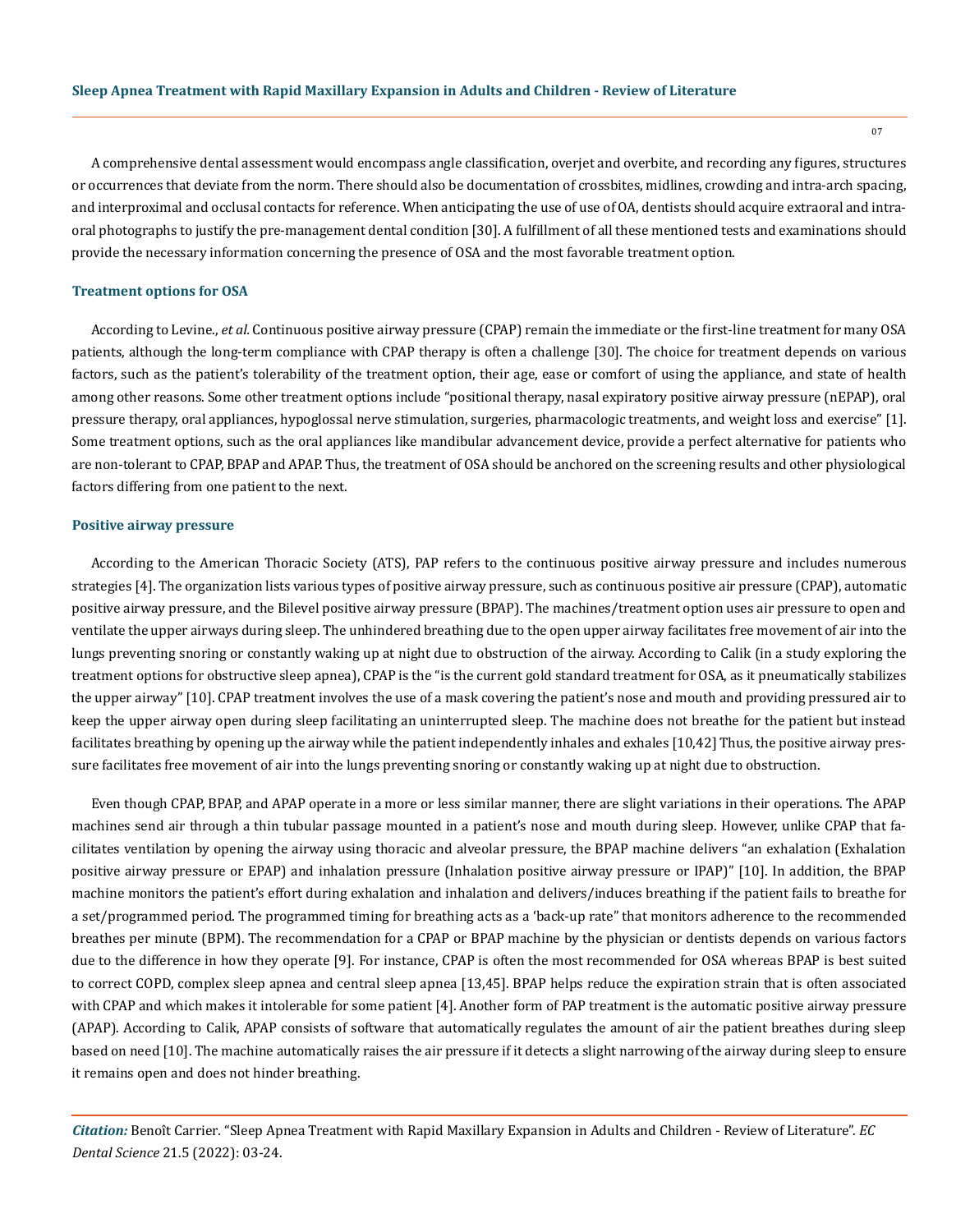## **Oral appliances**

Oral appliances function to prevent collapse of the upper airway through various strategies, such as raising the soft palate to facilitate increased airflow, advancing the mandible or stabilizing the tongue. All these strategies facilitate free flow of air by ensuring the airways remain open; the mandible advancement helps alleviate OSA. Sutherland., *et al.* asserts that the use of oral appliances is the second most widespread treatment option for OSA after CPAP [47]. The author notes that "oral appliances cover the lower and upper dental arches and have a configuration that ensures the lower jaw is held forward in a more protruded position" [47]. She further admits that the action of advancing the mandible reduces the likelihood of airway collapsibility and increases the pharyngeal airway space. The efficacy and success of oral appliances vary among individuals. However, it remains the best alternative for people with tolerability issues for CPAP [4]. Various factors contribute to the variations in success of oral appliances, such as differences in treatment protocols and devices, obesity, and upper airway and craniofacial features of the patient. Examples of an oral appliance in widespread use include the mandibular advancement device (MAD), mandibular repositioning appliances, mandibular advancement splints, and tongue retaining devices.

#### **Mandibular advancement device (MAD)**

The two versions of MAD namely adjustable advancement and fixed advancement are popular in the management of OSA by ensuring the upper airways remain open during sleep. MAD conducts an inferior and anterior jaw movement producing anatomical variations in the upper airways creating more space in the pharyngeal area. The movement fixes, aligns, and stabilizes the hyoid bone and the jaw securing these structures from poster rotation during decubitus hence prevent airway blockage [28]. The device functions by ventrally displacing the soft palate increasing the capacity of the lateral walls within the velopharyngeal area to drastically reduce or eliminate snoring. MAD's trigger changes in the pharyngeal pressure that enables normalization of the physiological properties of the upper airways. The change in anatomical relationship (mandibular advancement and rotation) triggers a neurosensorial stimulation increase that in turn reduces the collapsibility likelihood by increasing the motor muscular tone. The positional change of the hyoid bone that pushes it forward alters the suprahyoid musculature that facilitates an increase in permeability and volume of the upper airway. The treatment has a 90% to 100% success rate among patients with OSA particularly in reducing or eliminating snoring [54]. However, MAD is not effective among some patients such as those with scarce mandibular advancement/deficient protrusive, those with periodontal or dental problems, and those with temporomandibular disorders.

## **Mini-implant assisted rapid palatal expansion (MARPE)**

It is often called the Mini-screw assisted rapid palatal expansion, which is a non-extraction and non-surgical treatment option for OSA that expands the upper jaw called the maxilla. The size of the maxilla directly affects the airflow. For instance, a narrow maxilla hinders facial development, causes nasal obstruction, and leads to crowded teeth due to the limited space. MARPE is most effective among young people whose suture is fused. It includes a deliberate effort to expand the maxillary bone and create more room to allow for free flow of air during inhalation and exhalation by increasing the volume of the oral and nasal cavity [6]. The process includes the placement of a custom-designed maxillary expander with mini-screws within the mid-palatal suture. Due to the use of the expander for a period ranging four to six months during which the new bone forms, the suture often splits creating a gap between the front teeth. The dentists can help close the gap and guarantee a stable bite through orthodontic treatment [30]. MARPE is an effective non-surgical treatment option for OSA particularly for youths due to its simple maxillary bone expansion.

#### **Oral pressure therapy**

According to Calik, oral therapy pressure includes the application of negative pressure on the upper airway to prevent retro-palatal collapse [10]. The therapy involves the use of the oral pressure therapy device to apply gentle suction superiorly and anteriorly to displace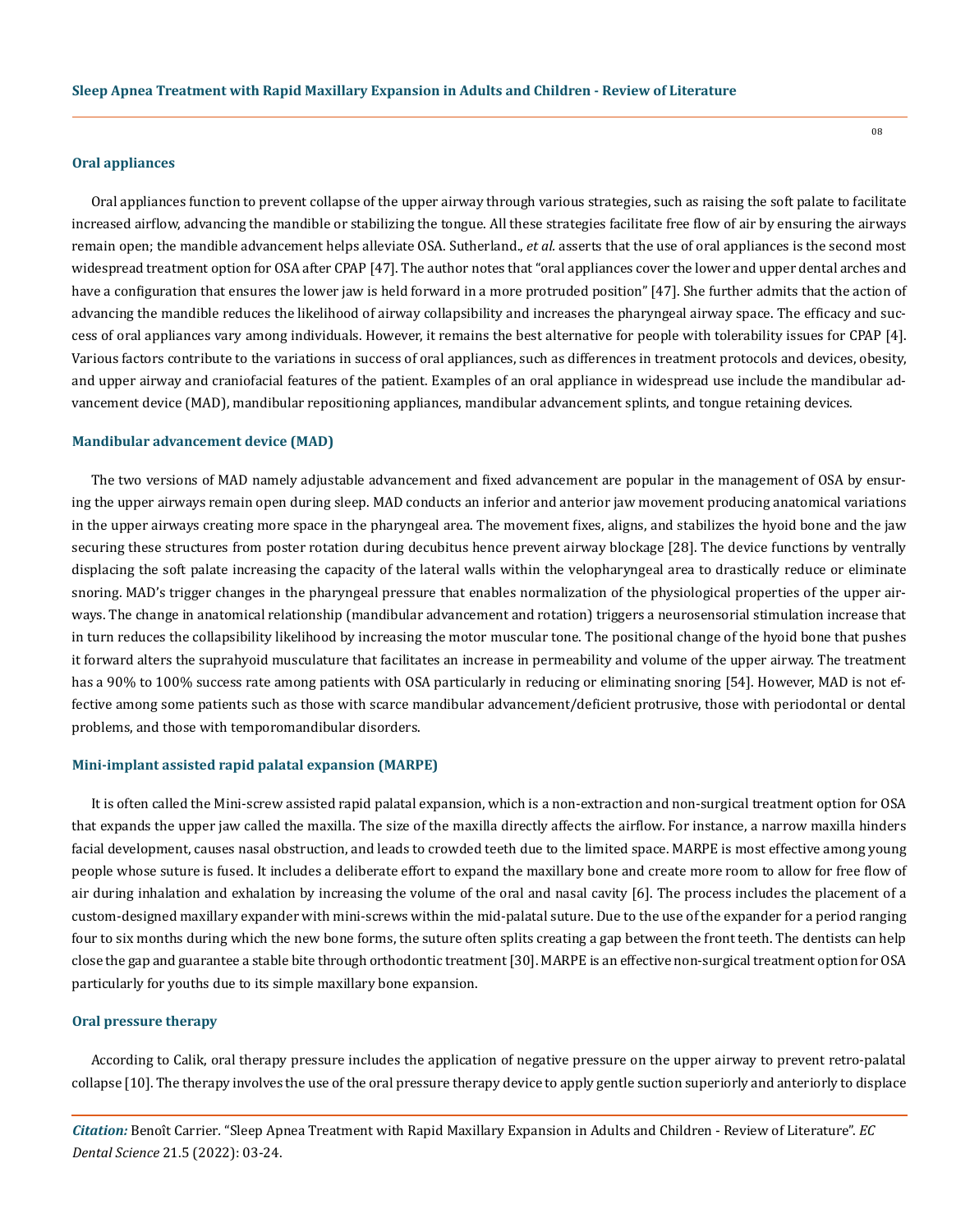the soft palate and the tongue and facilitate breathing using the nasopharyngeal airway. OPT has a 25% to 37% success rate, which is low compared to other available treatment options for OSA. The low success rate is due to the therapy's focus on pressure application on the upper airway to prevent retro-palatal collapse with zero focus on the collapse of other levels [28]. The therapy helps marginally; reduces the AHI but fails to make a considerable impact due to the relatively high AHI arising from the collapse in other levels and positional apneas. Oral tissue irritation, dry mouth, and dental discomfort constitute the therapy's side effects.

#### **Other treatment options for osa (positional therapy, pharmacologic treatment, and nEPAP)**

Even though qualified dentists can conduct various OSA treatment options on patients such as CPAP, oral appliances such as MAD, MARPE, and oral pressure therapy, there are numerous other treatment options for the condition. CPAP is an effective treatment for OSA. A general physician conducts the remaining alternative treatment options for OSA, such as positional therapy, pharmacologic treatment, nEPAP, hypoglossal nerve stimulation, and weight loss. These alternatives seldom require dental or periodontal services hence the need for a general physician either alone or in collaboration with a dentists [30]. Scholars assert that a person's sleeping position could contribute to OSA hence the recommendation for positional therapy.

Lying in the supine position has numerous disadvantages that make an individual susceptible to OSA. Sleeping in the supine position increases the patient's apnea-hypopnea index (AHI) compared to when one is the lateral position. Studies indicate that an estimated 60% of OSA patients typically sleep in the supine position, making it a key contributory factor [17,28]. Calik further asserts that "a druginduced sleep endoscopy research demonstrated that the upper airway collapses at multiple levels when in the supine position as opposed to a single level sleeping in the lateral position" [10]. Therefore, it is recommended that OSA patients sleep in the lateral position as opposed to the supine position to lower the likelihood of airway collapse and increase passive airway anatomy. Positional therapy includes the use of a device worn by the patient during sleep and which notifies the patient when they slip into supine position so that they maintain sleep in the lateral position hence considerably decrease AHI [19]. Even though compliance to the therapy is relatively low among most people, it is a good alternative for patients who are intolerant to the use CPAP.

nEPAP is also treatment option for OSA that includes attaching a single-use device to the nostril using an adhesive thereby resulting in an airtight seal. The mechanical valve contained in the device results in a high resistance during expiration as opposed to during inspiration. nEPAP focus on the expiration; prevents upper airway collapse often happens at the end of the respiratory phase due to phasic activation or lack of positive pressure in the upper airway. Calik summarizes the pharmacologic treatment options for OSA. He classifies the drugs according to their role in alleviating OSA. For instance, acetazolamide, progestogens, and theophylline help alleviate OSA by increasing the ventilatory drive while cholinergic and serotonergic drugs expand the upper airways tone [10]. The treatment option for OSA should be pegged on a patient's physiological and pharmacological features.

## **OSA implications on dental medicine**

Contemporary researches about the OSA pathophysiology unveil new ideas about the heterogeneity of the disease. For instance, recent studies on OSA's phenotyping have pathophysiological frameworks discerning the disease at the patient level. It has also exposed the critical role of qualified dentists and physicians in the screening, diagnosis, examination, and treatment of OSA. Dental sleep medicine is an area that requires collaboration between physicians and dentists due to its overlapping nature and numerous treatment options that range from oral appliances, invasive and non-invasive machines like CPAP, pharmacologic treatment, surgeries, and numerous other therapies like positional therapy [29].

The American Academy of Dental Sleep Medicine and European Respiratory Society underscores the need for collaboration between physicians and qualified dentists in the diagnosis and treatment of DSM. They assert that the training of dentists to practice DSM helps re-

*Citation:* Benoît Carrier*.* "Sleep Apnea Treatment with Rapid Maxillary Expansion in Adults and Children - Review of Literature". *EC Dental Science* 21.5 (2022): 03-24.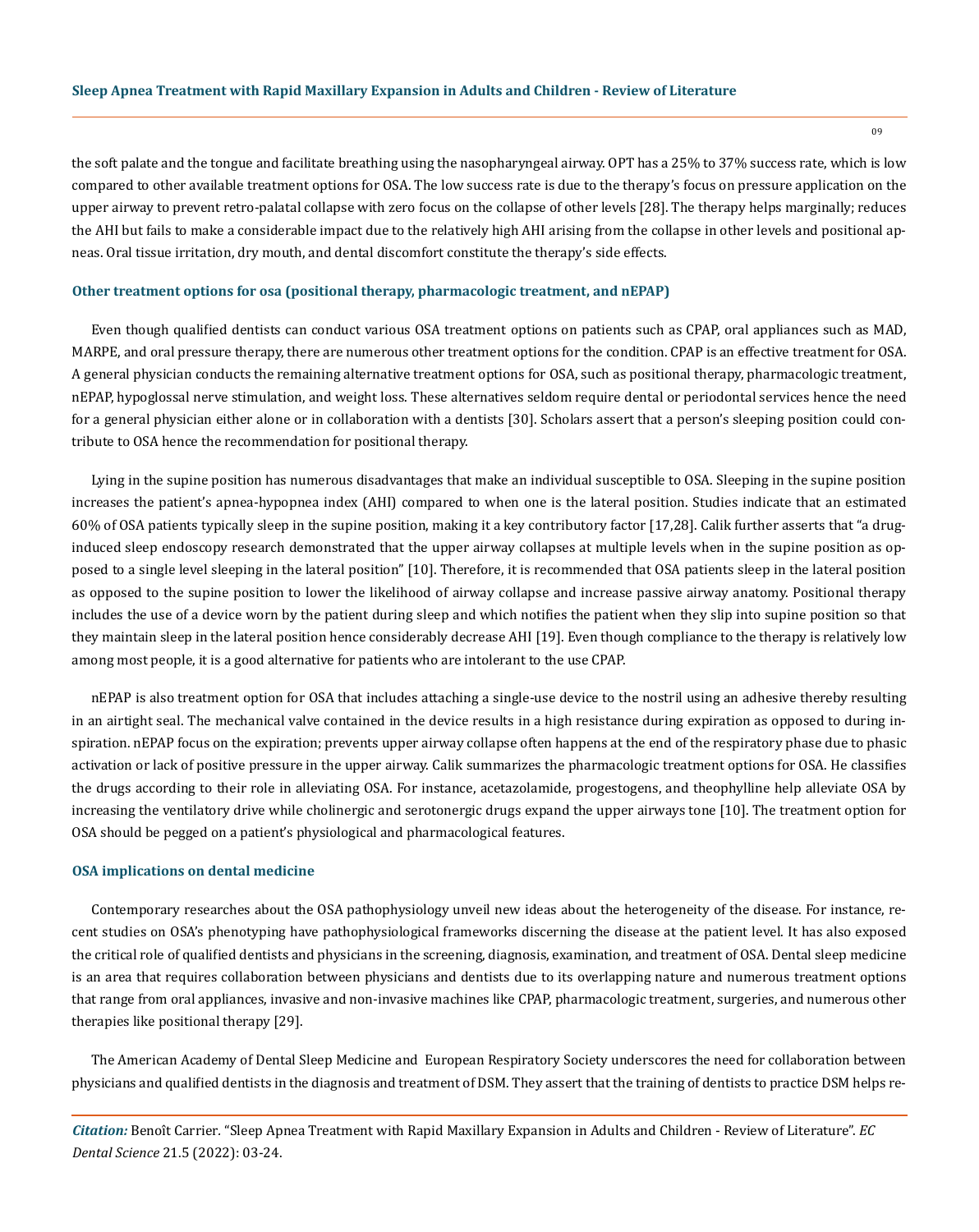duce the public health burden of SRBD. The academy proposes the use of questionnaires like the STOP-BANG, Berlin and Epworth Sleepiness Scale designed to collect critical information from the patient that helps the dentists determine the risk, presence, or absence of OSA. The inclusion of dentists in DSM arises from the nature and treatment options for OSA, most of which extensively involve the periodontal and oral cavity. The dental/periodontal nature of these treatment options underscore the importance of incorporating dentists to collaborate with physicians in the diagnosis and treatment of OSA. For instance, MARPE and MAD involve the placement of an oral appliance in the mouth. The placement of such appliances should be done by a dentist since that is their area of expertise hence understands it better than general physicians [25]. Some of the oral appliances, such as MARPE, distort the arrangement of the teeth by creating a gap between the two front teeth as the bone expands. Dentists should close the gap through orthodontic treatment.

#### **Sleep apnea treatment with rapid maxillary expansion in adults and children**

Brunetto., *et al.* describes OSA as the total or partial blockage of the upper airways and the resultant effect on airflow, leading to oxygen desaturations and sleep disturbance. The prevalence of the condition is increasingly high due to the limited focus placed on it by patients [6]. In most cases, patients suffering from the disorder may be unaware hence it takes a third party, such as a partner or roommate, to detect particularly when it results in snoring. Medical researchers have devised numerous correctional measures for OSA, including pharmacologic, surgical operations, use of oral appliances, treatments involving positive airway pressure, and therapies. The choice of the treatment option to apply relies on many factors, such as the cause OSA, patient's age, and the severity of the condition. Continuous positive airway pressure is generally regarded as the gold-standard treatment due to its high efficacy and success levels hence account for the most OSA treatment [31]. However, other treatment options are gradually gaining prominence particularly among people with tolerability issues toward positive airway pressure treatment options, such as bi-level positive airway pressure (BPAP), continuous positive airway pressure (CPAP), and automatic positive airway pressure (APAP).

Pirelli., *et al*. establishes a connection between malocclusions and maxillofacial deformities to OSA. An examination of OSA patients exposes that a majority suffer from craniofacial malformations involving both the maxilla and mandible and affecting the skeletal structure by limiting the respiratory dynamic space [41]. Infant examination during routine checks may expose these aberrations early enough for timely interventions. These maxillomandibular malformations/discrepancies lead to major malocclusions that may adversely affect airflow and breathing of the individual. The malformations reduce the space for airflow affecting nasal breathing. The effect may lead to OSA depending on the degree of the malformation and severity of its effect on nasal breathing and airflow [9]. In such cases, CPAP may be ineffective without correcting the origin of the problem sitting in the nasal septal deviation hence the need to perform a maxillary expansion as the permanent solution to the problem. There are numerous maxillary expansion options for correcting the malformations and by extension the resultant OSA. They include surgical-aided expansion, slow expansion, and rapid expansion.

#### **Rapid palatal expansion or rapid maxillary expansionin children**

Rapid Maxillary Expansion (RME) involves the deliberate expansion of the palate to ensure increased free airflow and breathing through the upper airways. It is a dentofacial procedure that involves the stretching of the mid-palatal suture resulting in the pushing of the maxillary shelves in opposite directions creating more room by expanding the hard palate. The procedure involves the use of an appliance containing an expansion screw fixed on chosen/designated teeth. The central expansion screw contains four arms for attachment to teeth and has a 1.5 millimeter diameter. The procedure involves the use of a heavy force estimated at 1kg applied on the anchor teeth resulting in an expansion of the palatal suture. The expansion results from the trans palatal force surpassing the physiologic level hence gradually opening the mid-palatal suture [41]. The aim of the RME is the increase of the hard palate's transversal diameter to create more room in the maxillomandibular area hence facilitating free airflow. There are numerous specifications for the appliance and the procedure that increases its efficacy. For instance, it ensures that the device is not too big or heavy to trigger issues of intolerability from the patients.

*Citation:* Benoît Carrier*.* "Sleep Apnea Treatment with Rapid Maxillary Expansion in Adults and Children - Review of Literature". *EC Dental Science* 21.5 (2022): 03-24.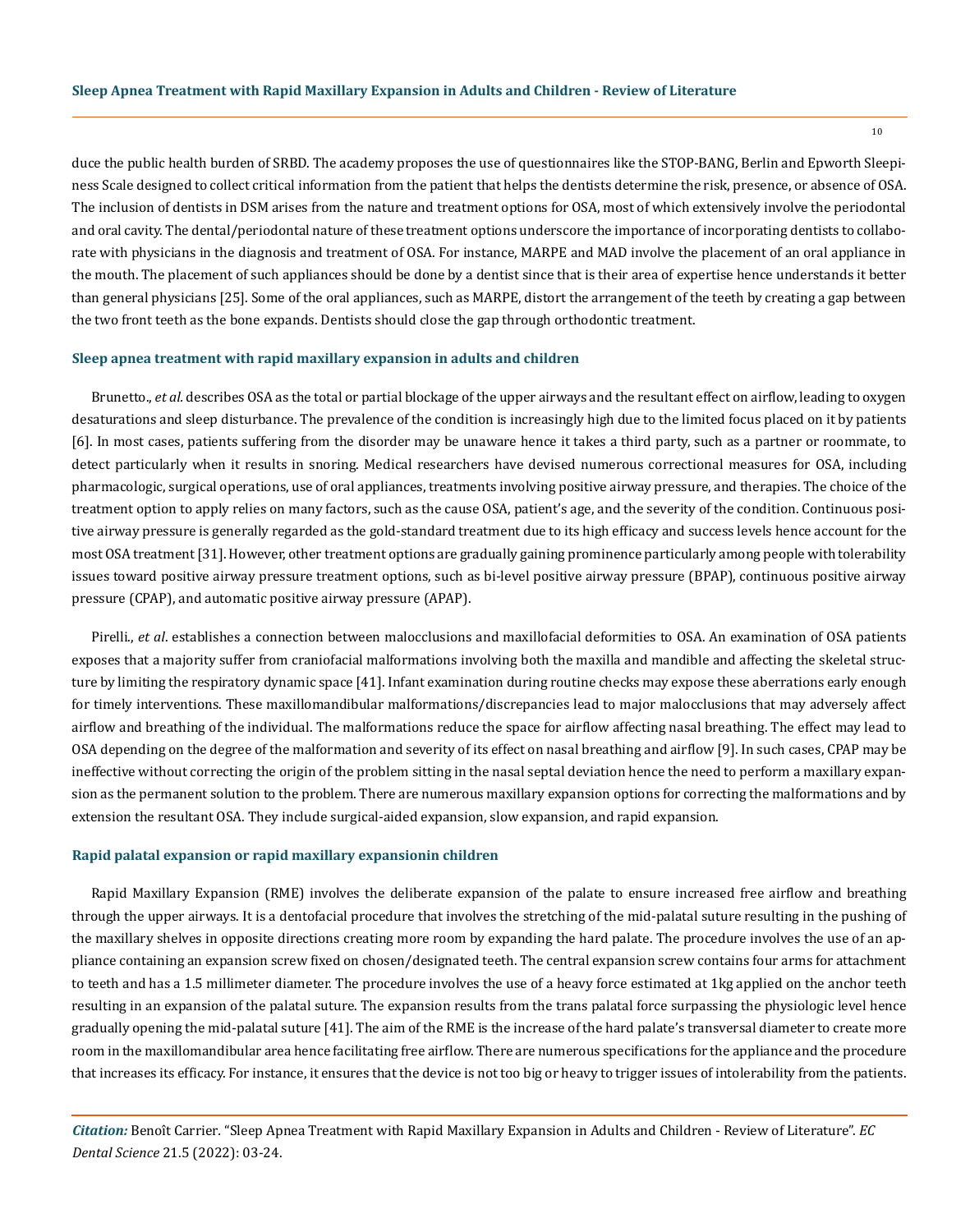The dentists should fix the expansion screw up the palate to ensure it applies enough pressure/force enough to increase mid-palatal suture, widening the transversal diameter.

The anchor teeth hold the expansion screw into place. These teeth are not definite hence depend on the developmental phase of the patient's teeth. For instance, the dentist selects the permanent premolars and the first molar as anchor teeth in children that are a little older unlike in toddlers [41]. Dentists also always prefer the use of the second molars in patients with deciduous teeth due to the need for stability. The device applies force on the anchor teeth after the turning of the central screw hence separating the palatal suture. In rapid maxillary expansion, day one may include up to six activations within an interlude of ten-minutes each with three performed in the morning and the other three in the evening. A single activation in the morning and evening is recommended from the second day onwards often performed by the caregiver in children. Therefore, there is pressure and gradual expansion of the palatal suture in each activation.

In addition, an intraoral occlusal radiograph can be performed before the beginning of the activations and another three days or more after beginning the RME to help track the changes in the midpalatal suture and ensure safety of the expansion process. The choice of the best diagnostic radiograph to use depends on the intended use or area of focus. The most common types include periapical, cephalometric and panoramic radiographs. Periapical radiograph uses miniature film cards placed in the mouth and provides clear images of the teeth. The timeframe for an RME is not definite as it depends on the narrowness of the patient's maxilla besides other personal needs. Therefore, the period for active expansion may take a minimum ten days to a maximum twenty with a 1mm expansion target daily. There are a further six to twelve months after the end of the expansion phase when the device is kept in place to facilitate permanent adjustment of the craniofacial structure after the RME. A panoramic x-ray provides images of the jaws and the position of the teeth and is wrapped around the mouth. In contrast, the cephalometric x-ray provides images of the craniofacial complex including the facial bone and the cranium. It is best suited in the diagnosis of bite challenges or misalignment of the jaw [54]. The dentists would choose the most befitting intraoral occlusal radiograph to use based on the patient's condition and severity of the problem.

There are numerous important factors to consider before expansion as they determine the mode of expansion to use and the efficacy and success of the chosen method. The first consideration before expansion should be on the expansion rate since it helps determine the choice of slow or rapid expansion. Each of the two modes has their advantages and disadvantages hence the dentists choice relies on the patient's situation. Secondly, the sex and age of the patient is also a critical determinant in expansion. According to Kumar., *et al*., the facial skeletal becomes more rigid as one advance in age limiting bony movements particularly those out of touch with the expansion device [27]. The rigidity of the bones as one advance in age also differs among the sexes hence the significance of gender and age before making expansion decisions. Thirdly, the degree of the mandibular and maxillary discrepancy particularly with those with a 4mm or more difference is also critical as it determines the time frame and rate of the expansion. A bigger difference may require a longer period and high target for daily expansion than a negligible or smaller difference [18,52]. Fourth, the extent of the cross bite depending on the number of teeth involved is also an indication of the severity of the malformation hence significant in determining the most effective expansion method and the duration and daily expansion target during RME. Thus, the mode of expansion and the efficacy and success of the chosen method in the treatment of OSA in children consider various critical factors in the quest to achieve expansion.

Scholars also assert the significance of conducting an evaluation of the roots of the deciduous tooth before expansion. The temporary nature of deciduous tooth complicates expansion in children since the anchor tooth has to be strong enough to sustain the continued pressure during the weeks of the RME. A tooth that is not well-anchored may adversely affect the expansion. Kumar., *et al.* also underscore the significance of examining the patient for nasal obstruction before embarking on the expansion. A patient experiencing nasal obstruction should first receive treatment from an otolaryngologist to ensure free nasal airflow before undergoing the orthodontic procedure [14]. The medical history of the patient is equally critical prior to the expansion due to the extensive effect of the expansion on the craniofacial

*Citation:* Benoît Carrier*.* "Sleep Apnea Treatment with Rapid Maxillary Expansion in Adults and Children - Review of Literature". *EC Dental Science* 21.5 (2022): 03-24.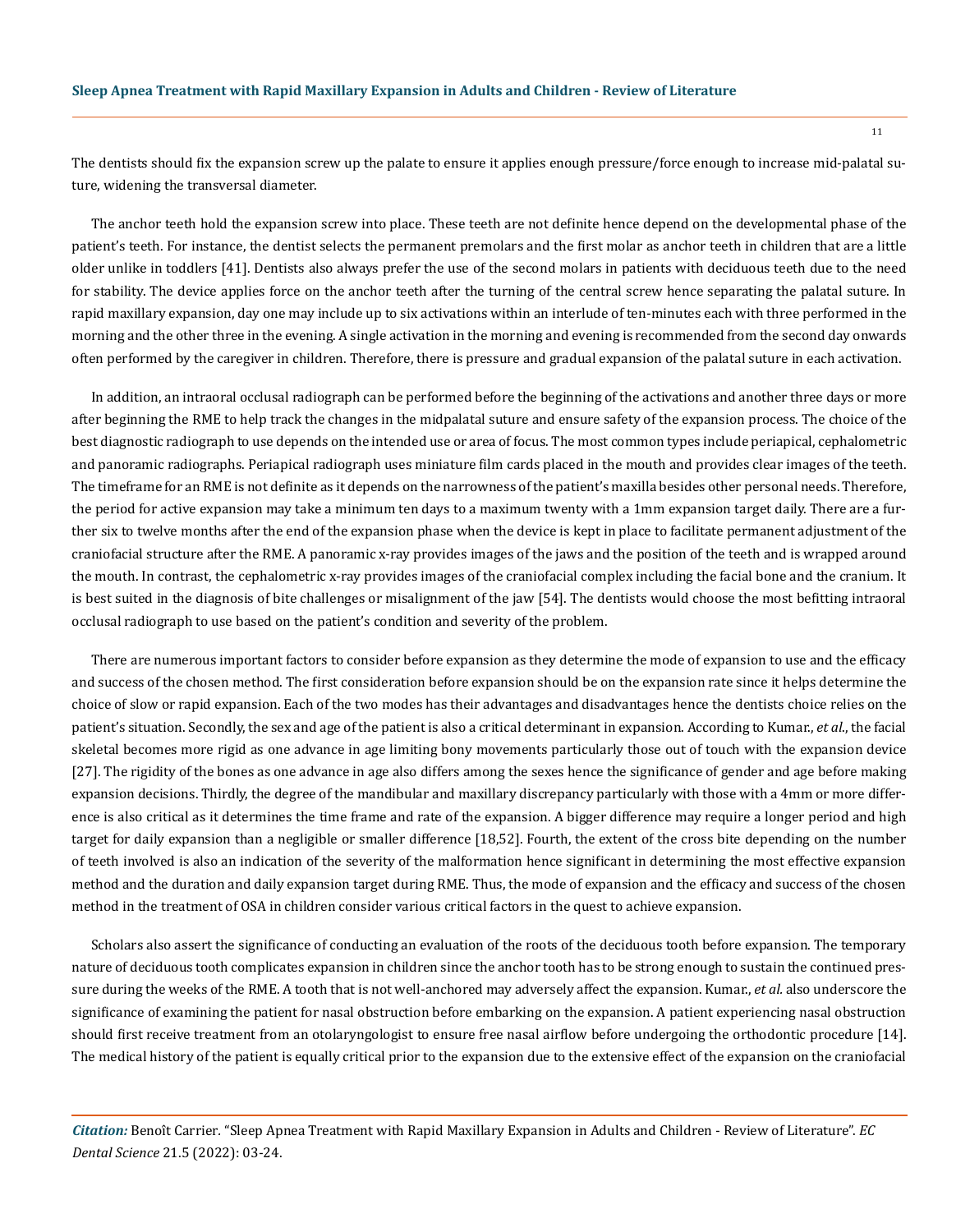complex. The craniofacial structure flexibility and the suture patency determine the expansion since they are directly affected by the mechanical changes. The periodontal type relating to the gingiva tissue thickness or thinness is also crucial before expansion since it determines the stability of the gingiva following a recession resulting from inflammatory, traumatic or surgical injuries. Other factors worth noting prior to the expansion include metabolic disorders and mucogingival health, which are also critical determiners of the efficacy and success of the process.

There are numerous indications and contraindications for RME. Kumar., *et al.* explain that people with lateral discrepancies lading to bilateral or unilateral posterior crossbites affecting numerous teeth are potential RME candidates [27]. Anteroposterior discrepancy is one of the major reasons to consider a rapid maxillary expansion. There are numerous causes for posterior bite and maxillary making a patient a candidate for RME. These factors include Treacher Collins, crynosynostosis, cleft lip and palate, palatal inheritance and dimensions, nasal pyriform aperture stenosis, Duchenne muscular dystrophy, marfan syndrome, osteopatia striata and Klippel-Fell syndrome among others. Conversely, there are conditions that eliminate the use of RME as a treatment option in children with sleep apnea. "Patients with convex profiles, anterior open bites, and steep mandibular planes may not be RME potential beneficiaries due to their condition" [27]. RME also presents numerous risks to the patient such as tissue damage, suture's failure to open and a long length of fixation may lead to poor oral hygiene or potential bacterial infections presenting new problems other than what was diagnosed.

## **Types of RME**

In a study comparing 3 types of Rapid Maxillary Expansion devices, Singaraju., *et al.* outlines three of them that are conventionally used in the Surgically Assisted Maxillary Expansion treatments [2,31,46]. They include the use of tooth-borne and tooth-tissue borne expanders. The two types all aim toward widening or expanding the mid-palatal suture by pilling pressure on the opposite sides of the maxilla to cause a lateral shift. However, the design of the two expanders differs despite aiming at achieving the same goal. The main difference between the tooth-tissue borne and the tooth borne appliances is that the former appliance contains an acrylic pad bilaterally covering the palatal mucosa. The Haas appliance is the most common tooth-tissue borne expander in most dental offices today [8]. There is an 11 mm screw holding the acrylic pads in place and which provide anchorage for the two plates. The difference between the two expanders lies in the point of exerting force during RME with the tooth-tissue borne applying force on both the palatal vault and posterior teeth. The tooth-borne expander applies pressure solely on the maxilla due to its teeth support without the palatal mucosa-resting acrylic pad that would otherwise distribute the force to the tissue and the teeth. Comparably, even though the tooth-borne expander lacks this acrylic plate's addition, studies show no significant difference in the efficacy and success of the two expanders in RME. Thus, the dentist performing the procedure can choose either of the two expanders based on the patient or dentist's preference.

In addition, the Haas type expander derived its name from the inventor (Andrew Haas) and has become so widely used that it now is synonymous with the tissue-borne expander. Its palatal acrylic is its unique feature that distinguishes it from the tooth-borne expander enabling distribution of the expansion force. Some dentists underscore its superiority over the tooth-borne expander by asserting the need to reduce dental tipping by applying all the force on the teeth, and instead facilitating more bodily movement through the distribution of the force on the dental and the tissue [28]. In contrast, the tooth-borne expander exerts force on the teeth and not tissue.

Hyrax expander sometimes called the Biedermann device is the most-used tooth-borne expander by most dentists. The appliance derives its name "Biedermann expander" from William Biedermann who invented it in 1968. It consists of a wire frame with a central screw called the Hyrax. The name Hyrax originates from the acronym "hygienic rapid expander" due to the expanders reputation as being more hygienic than the Haas-type expander because it lacks the palatal acrylic plates which often cause irritation. Consequently, some scholars call it the "hygienic appliance" in light of its hygienic reputation [43]. The manufacturers use stainless steel to make the Hyrax expander

*Citation:* Benoît Carrier*.* "Sleep Apnea Treatment with Rapid Maxillary Expansion in Adults and Children - Review of Literature". *EC Dental Science* 21.5 (2022): 03-24.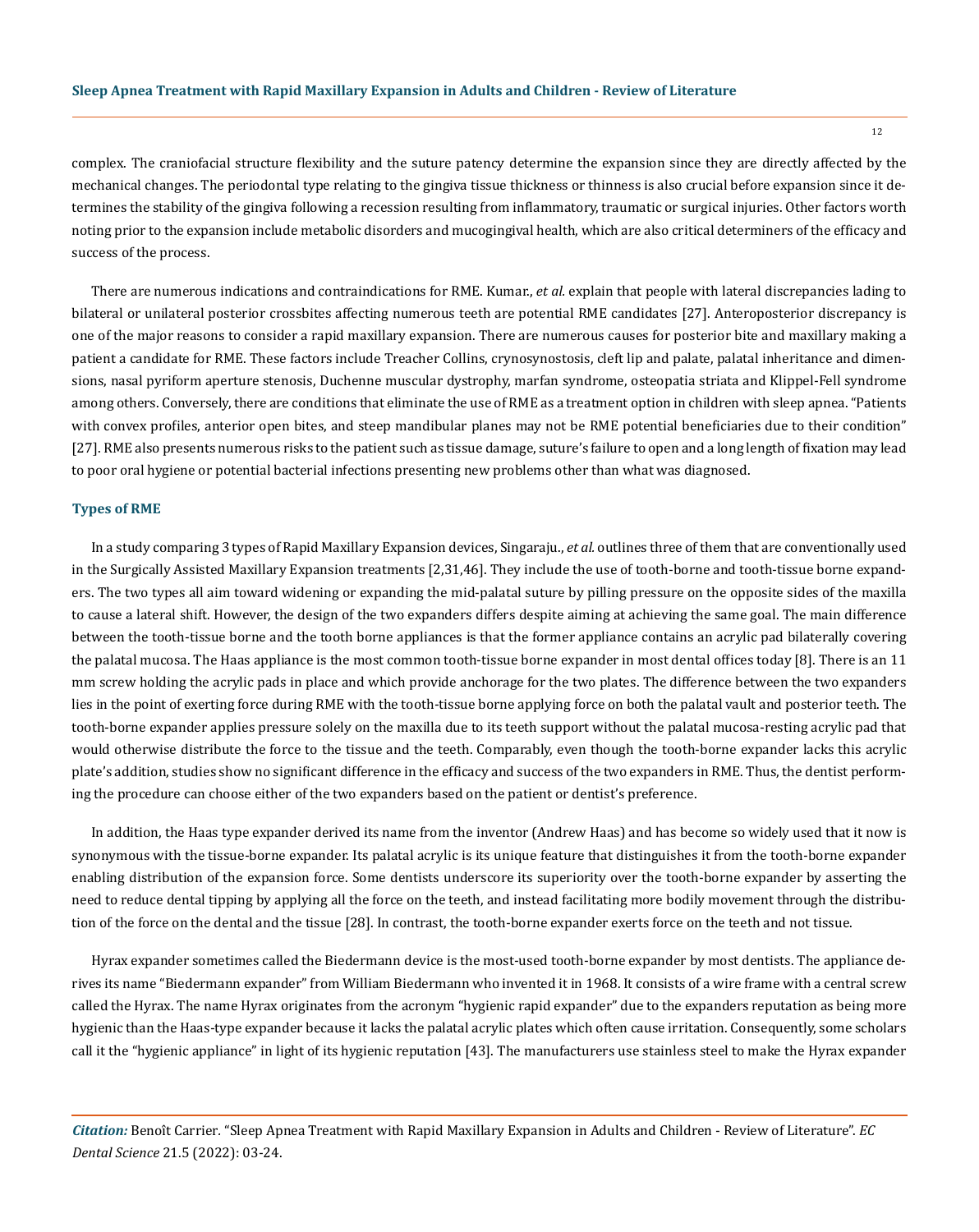contributing to its hygienic reputation. The advantages include being hygienic, providing greater comfort and being lesions-free due to the absence of the acrylic plates that often cause irritations and abrasions to the palatal mucosa. Some scholars divide tooth-borne appliances into bonded and banded.

The third type of RME is the bone-borne expanders. The type differs markedly from the HAAS-type expanders and the Hyrax expanders based on the point of applying the force during palatal expansion. Unlike the Haas appliances that apply force to the palatal mucosa tissue and the Hyrax that applies force on the teeth, the bone-borne applies force to the maxilla. Palatal distractors and miniscrew-assisted rapid palatal expansion are some of the known examples of bone-borne expanders. The bone-borne expanders have gained popularity particularly over tooth-borne expanders known to cause dental tipping. MARPE uses mini-screws to anchor to the maxilla (particularly the palatal vault area) hence avoid pilling force/pressure on the teeth as it happens in the tooth-borne expanders, eliminating dental tipping [11]. There are two major types of MARPE as well as the distraction osteogenesis maxillary expansion (DOME), which is widely unknown and the more MSE devise in the healthcare.

#### **Rapid maxillary expansion in adults**

#### **Miniscrew-assisted rapid palatal expansion (MARPE)**

In a study reviewing literatures on the Alternative Rapid Maxillary Expansion and Constriction (Alt-RAMEC) protocol and Maxillary skeletal expansion or MARPE as well as the differences amidst them, Al Kawari established that "MARPE is a valid substitute to surgery in patients with multifaceted craniofacial discrepancies, while securing the stability and safety of the transverse correction" [3]. To keep away from surgery to achieve both dentoalveolar as well as skeletal expansion for transverse corrections, a doctor can do nonsurgical maxillary developments. Notably, skeletal expansion rapidly decreases post-puberty exposing the patient to numerous side effects and complicating many RPE options. Some of the side effects associated with RME after puberty due to the decrease in skeletal expansion includes gingival recession, alveolar bone dehiscence, relapse, posterior teeth tipping/buccal crown tipping, root resorption, and marginal bone loss [21]. These adverse impacts complicate some RPE options particularly those that use the tooth-borne technology due to the increased risk of dental tipping.

Jia., *et al.* sets the age-limit for tooth-borne maxillary expansion at 15 years, claiming that using the RME treatment option on patients above this optimal age is very unpredictable and unstable [21]. The scholar also accord more credence to skeletal age over chronological age as a measure of skeletal maturity. The scholars explain that there is a steady increase in the interdigitation rate in the mid-palatal suture when observed using the skeletal maturity indicator (SMI). The SMI 8 seems to be the limit for maxillary expansion hence patients above this level, such as those in the SMI 9, which are post-pubertal experience challenges due to the rigidity of maxilla to further expansion. Park., *et al.* also concurs with the observation claiming that past histological researches have confirmed the obliteration and closure of mid-palatal suture after the juvenile stage [39,45]. However, unlike Jia., *et al.* who caps the optimal age at fifteen years, Park., *et al*. claims that the limit extends to the third decade of life from where it becomes extremely risky to conduct some types of RME on a patient.

The increased risk of rapid palatal expansion after the post-pubertal growth spurt motivated scholars to seek for alternative correctional measures suitable for adults. There was particularly need to avoid the tooth-borne expanders due to the many side effects associated with them in adults. Thus, bone-borne expanders and appliances, such as MARPE, gained prominence due to limited side effects when used in adults [48-50]. The procedure involves the orthopedic expansion particularly of the basal bone making it ideal for patients who are past the pubertal growing spurt. MARPE is non-surgical and is bone-anchored and not tooth or tissue anchored as noted in the tooth-borne and tooth-tissue borne expanders making it ideal or adult patients [39]. MARPE provides the most effective bone-anchored procedure for lateral osteotomy in the maxillary expansion. Studies have also credit MARPE as being more effective in adults than other

*Citation:* Benoît Carrier*.* "Sleep Apnea Treatment with Rapid Maxillary Expansion in Adults and Children - Review of Literature". *EC Dental Science* 21.5 (2022): 03-24.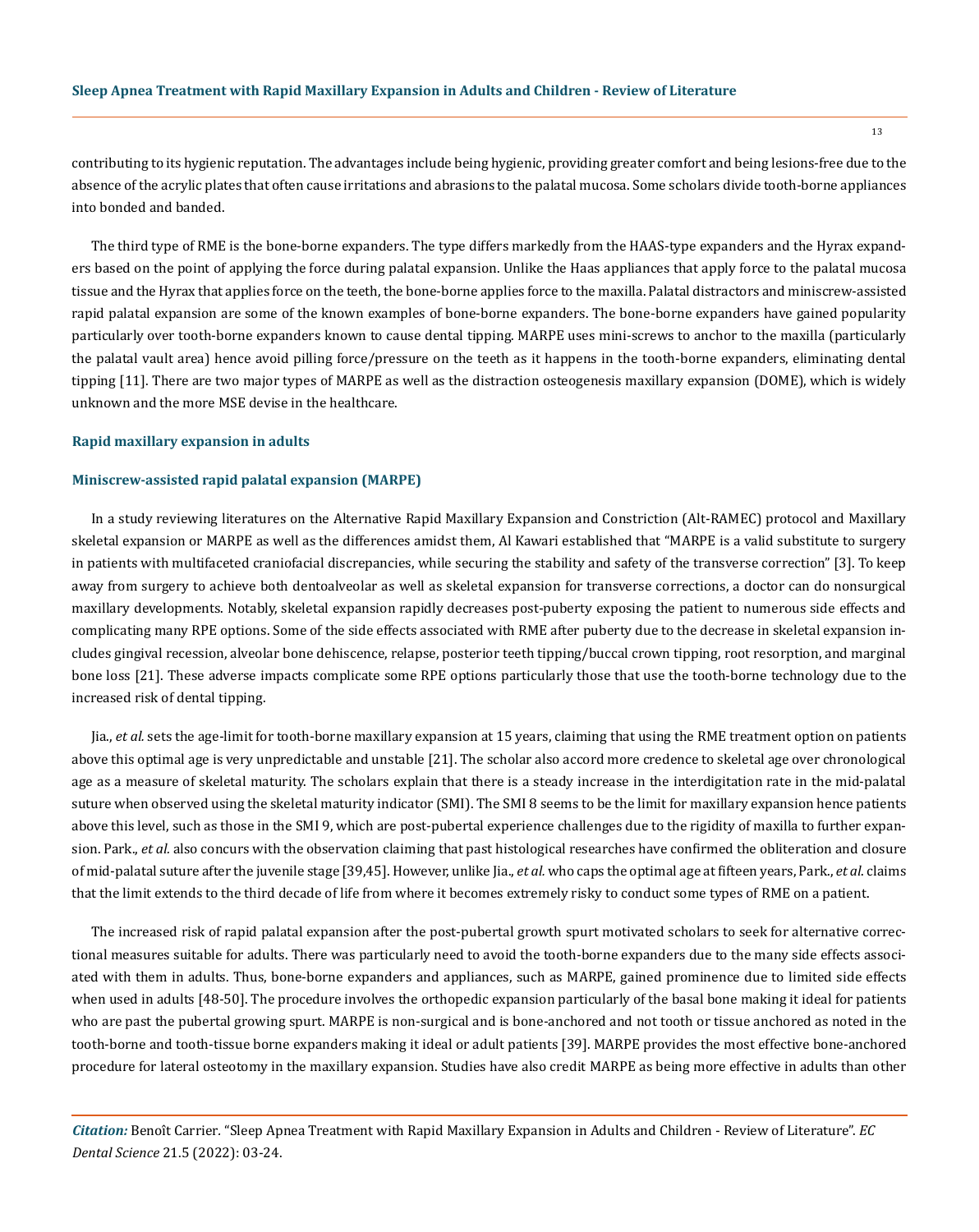RPE options such as the tooth-borne in children.

MARPE includes the expansion of the maxilla using non-surgical means making it the gold-treatment for skeletal maxillary transverse deficiency. Transverse deficiency leads to many problems such as teeth crowding, excessive vertical alveolar growth, nasal obstruction and hindered facial development making it one of the major risk factors for obstructive sleep apnea (OSA) [58]. MARPE stands out as the best treatment option for adults since majority of the conventional rapid palatal expansion options suit children more than adults due to the fusion of the mid-palatal suture during puberty. According to Park., *et al.* MARPE increases the oral and nasal cavity through the expansion of the maxillary bone [39]. The increase of the maxillary bone creates more room for airflow particularly in the upper airway by providing more room for the forward and upward sitting of the tongue. The process includes the fixing of a custom-made maxillary expander on the mid-palatal suture using mini-screws hence the name mini-screw assisted RPE. Cunha., *et al.* assert that MARPE includes the use of four miniscrews strategically placed on the palatal vault depending on the nature and severity of the patent's transverse deficiency syndrome [12]. According to the authors, orthodontic miniscrews measure 1.8 mm in diameter and are 7mm and 8mm in length for posterior and anterior regions respectively. Thus, MARPE expansion employs maxilla expansion using non-surgical means for skeletal maxillary transverse deficiency cases.

The activation protocol during MARPE treatment is not definite or static but instead is dependent on the context of specific patient such as the severity of the crossbite. For instance, the activation protocol can be a 0.2 mm per day which is equivalent of a quarter turn for a period of at least 40 days besides the retention period that could also last an estimated three months [12]. Often, there is balancing of the four miniscrews. Two miniscrews are placed between the second and the first molar attached to the palate alveolar bone, while the remaining two placed between the first molars and the lower second premolars in the buccal alveolar bone. Balancing of the miniscrews should be such that two are on the left and two on the right side with the distance between increasing with every activation or quarter turn signifying maxillary expansion. A qualified dentist would take an estimated 20 - 30 minutes to perform the procedure under local anesthesia [49]. There is minimal pain post-procedure manageable by over-the-counter painkillers taken for a maximum two days. After the installation, the patient assumes the responsibility of the daily activation of the expander by adjusting the crew for a period lasting 4 - 6 weeks. Researchers confirm that the splitting of the suture is bound to create a gap between the front teeth. The gap should not worry the patients as it is evidence of the splitting of the palatal suture and of maxillary expansion hence should not be a point of concern with the treatment [3,49]. Orthodontic treatment often helps close the gap having achieved the desired maxillary expansion to enhance a stable bite even though the expander remains fixed for a couple months until the formation of a new bone at the suture.

MARPE holds numerous advantages over the conventional RPE techniques. First, it caters for a wider patient demographic than the other conventional RPE types. MARPE carters for patients of all ages and gender because it uses the bone-borne methods which is effective against the decrease in skeletal expansion and the increase in the interdigitation rate in the mid-palatal suture [57]. The decrease in skeletal growth and expansion exposes patients to several dangers in case of tooth-borne or tooth-tissue borne techniques in RPE. It also applies to children particularly those with deciduous teeth that may present anchoring challenge to the dentists in cases of tooth-borne expanders. Thus, MARPE has no age limit and applies in the palatal expansion for people of all ages including children, adolescents and adults [13,48]. Secondly, MARPE prevents dental tipping because it uses the palatal bone as the anchor unit unlike the tooth-borne expanders that use the teeth as the anchor units. Teeth are susceptible to tipping if used as anchor for expanders for a long time. Dental tipping arises from the direct force applied on the anchor teeth leading to an alteration of the axis of the tooth. However, MARPE applies the force directly to the mid-palatal suture hence leaves the teeth safe. Thirdly, studies show that MARPE is more effective in palatal expansion achieving greater success than the other conventional RPE techniques. It guarantees the greatest non-surgical expansion.

Comparatively, the mid-palatal suture has bone margins containing with substantial connective tissues stacked between their ana-

*Citation:* Benoît Carrier*.* "Sleep Apnea Treatment with Rapid Maxillary Expansion in Adults and Children - Review of Literature". *EC Dental Science* 21.5 (2022): 03-24.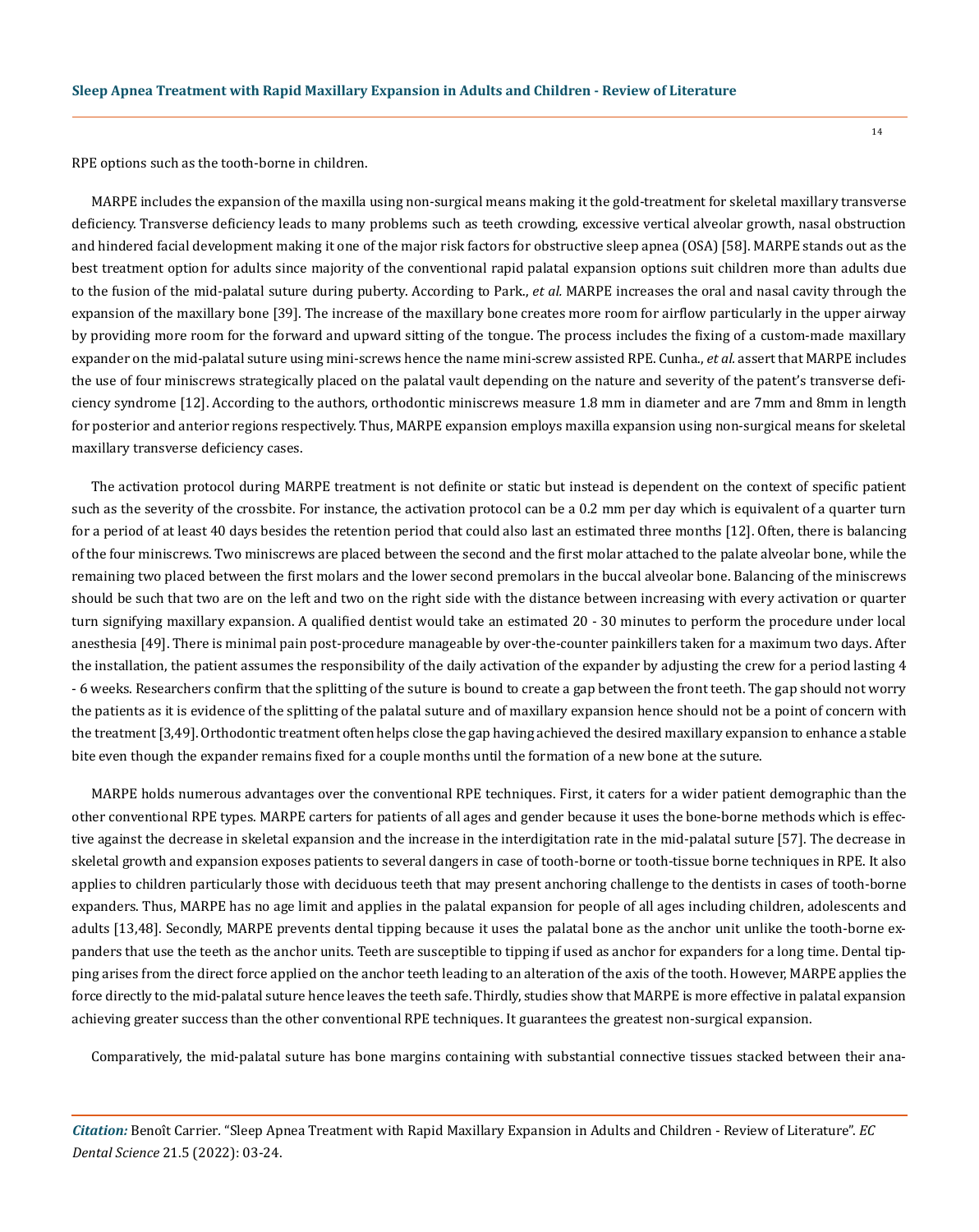tomical structures to represent the "fusion of maxillary palatal procedures, palatal processes of the jaws, as well as the palatal bones' horizontal osseous laminae" [22]. Unfortunately, changing the structure can affect the neighboring areas. According to Suzuki., *et al.* in a study that exploring MARPE in pure orthopedic movement, "the midpalatal suture has got three segments that should be considered by all clinical analyses, whether therapeutic or experimental: *the anterior segment* (before the incisive foramen, or intermaxillary segment), *the middle segment* (from the incisive foramen to the suture transversal to the palatal bone) and *the posterior segment* (after the suture transversal to the palatal bone)" [48]. Often, patients at their last/final pubertal growth stage and those with maxillary limitations should go for RPE (Rapid Palatal Expansion), which is a non-surgical treatment solution. When it is integrated with rapid palatal expanders, the procedure can enhance skeletal effects in patients. Considering the availability of various designs of expansion appliances, MARPE can be modified to earn several operational merits and results in the overall clinical practice.

"Since the narrow maxilla hinders facial development, causes nasal obstruction, and leads to crowded teeth due to the limited space, MARPE is quite effective in young individuals with fused suture. The process incorporates efforts to expand the maxillary bone and create more room for free airflow during inhalation as well as exhalation by increasing the volume of the oral and nasal cavity" [6]. In the MARPE process, a custom-designed maxillary expander with mini-screws is to fasten the mid-palatal suture. In this regard, the use of expanders for a period ranging 4 - 6 months during which the new bone forms enables the splitting of the suture to create a gap between the front teeth. "The dentists can help close the gap and guarantee a stable bite through orthodontic treatment" [37]. Therefore, MARPE remains an effective non-surgical treatment option for OSA particularly for youths due to its simple maxillary bone expansion.

#### **Corticopuncture therapy facilitated MARPE**

Due to its 'bone-borne' technique that allow for fixing of the microimplants into the bones, MARPE has become a preferred expansion method in managing maxillary transverse deficiency and treatment for OSA. MARPE has had higher success rate than the other conventional palatal expansion techniques. In a study exploring the application of corticopuncture (CP) facilitated MARPE, Suzuki., *et al.* [50] assert that the success of maxillary expansion diminishes with age, resulting in less successful procedures in adults compared to children. The authors concluded that "the combination of MARPE and corticopuncture method is a critical non-surgical treatment option to correct maxillary transverse deficiency in an adult patient. CP is able to weaken suture interdigitation, thus facilitating the split" [49]. In another study investigating the age and sex factor in the success and effectiveness of MARPE, Jeon., *et al*. assert that the decrease in success rate of conventional palatal expansion procedures in adults results from the maturation of the circummaxillary and midpalatal sutures [20]. The interdigitation of craniofacial sutures and ossification occurs as people grow older, making it difficult for the mid-palatal sutures to expand. The challenge renders most of the palatal expansion techniques highly ineffective in mature as exemplified in numerous studies. Thus, MARPE is preferred in managing maxillary transverse deficiency and treatment for OSA. It has had higher success rate than the other conventional palatal expansion techniques due to its bone-borne technique that allowed for fixing of the microimplants into the bone instead of the tissue or teeth as used in the tissue-borne and tooth-borne techniques [13]. For instance, the tooth-borne technique transmits force on the teeth, which may lead to adverse dental impacts, such as bending of the alveolar bone and dental inclination. Therefore, the corticopuncture therapy facilitated MARPE is considered in the modern treatments to address OSA in severe cases in adults.

There are numerous other side effects of conventional rapid palatal expansion (RPE) techniques that have limited their use with adult patients in the recent past. Some of these limitations include tissue swelling, gingival retraction, relapse and root resorption [51]. Surgically-Assisted Rapid Palatal Expansion (SARPE), which is the separation of the basal bone from the structure of the skull became one of the treatment options that eliminate the limitations of the conventional RPE techniques. SARPE is very intrusive as it involves an extensive surgical procedure, which makes it highly risky. Thus, MARPE, which is less-intrusive even though it guarantees a lower success rate, is a better choice for palatal expansion in adults. However, the challenge of ossification and interdigitation of the craniofacial sutures

*Citation:* Benoît Carrier*.* "Sleep Apnea Treatment with Rapid Maxillary Expansion in Adults and Children - Review of Literature". *EC Dental Science* 21.5 (2022): 03-24.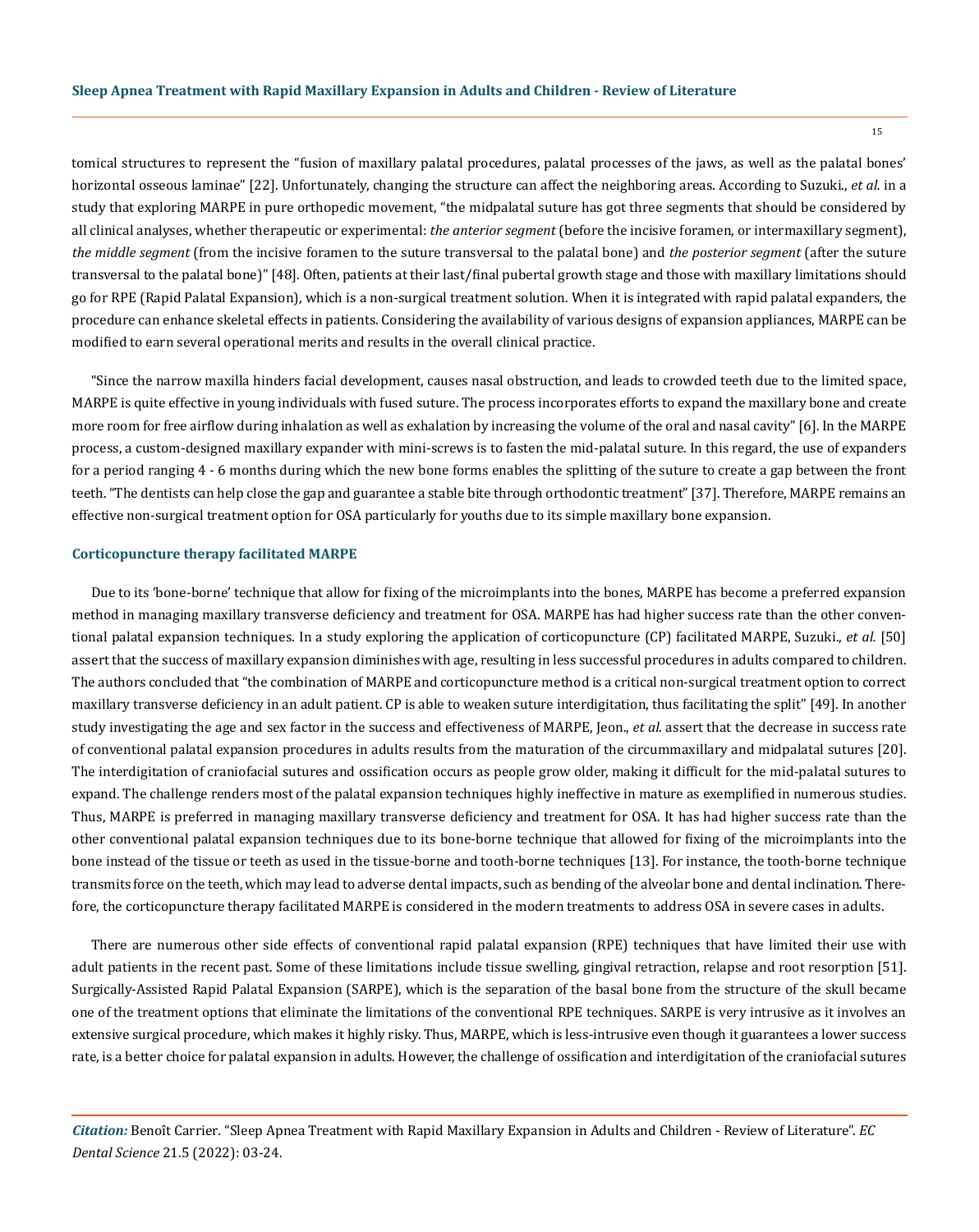also affects MARPE even though to a less degree than the conventional RPE devices. The situation presents the need for corticopuncture therapy in conjunction with MARPE to improve its success rate.

#### **MARPE technique with the use of mid palatal suture corticopuncture**

Corticopuncture (CP), also called micro-perforation, has been a clinical practice intended to shorten the period for orthodontic treatment. The coupling of the therapy with MARPE was to help overcome the resistance from the mid-face region made up of the zygomatic buttresses, piriform aperture pillars, pterygoid junctions, and the midpalatal sutures [36]. These structures and surfaces harden due to interdigitation, making it difficult for palatal expansion hence the need for an alternative way to aid the split and guarantee expansion. The therapy includes numerous steps that culminate in increased likelihood for expansion using the MARPE appliance. Before the procedure, a dentist should determine the palatal suture maturation, bone density and anatomy, and other anatomical structures that would be affected by the corticopuncture. The dentist can achieve this using a cone-beam computed tomography (CBCT). Nojima., *et al*. asserts CBCT superiority over bidemnsional dental radiographs due to the accuracy of images, visualization of multiplanar sections in sagittal, coranal and axial features, and the lack of anatomical structures superimposition [37].

In the first step, the patient should be under local anesthesia. Bud., *et al.* recommends the use of Lidocaine topical gel before administering a solution of articaine hydrochloride 4% and epinephrine 1:100000 injection [8]. The use of the greater palatine nerve block anesthesia is recommended, as it helps alleviate any pain associated with the procedure that involves perforations. Secondly, the dentists executes the perforations along the midpalatal suture with the help of a 1.8 mm diameter bur executed using a pilot drill. Dentists can pre-drill the perforations/cortico-punctures with the help of a 1.8 mm and 4mm bur using a contra-angle screw driver in place of a pilot drill at approximately 1000 rpm. The CBCT guides the number and depth of the perforations based on individual results/contexts. For instance, there could be 10 to 15 perforations of a depth of 2 to 5mm based on the cortical plate's thickness [27]. The interval of the perforations would also range with a 2mm range being the standard measurement. Thus, the decisions on the CP procedure rest with the individual dentists upon evaluation of the patient's situation.

The perforations are deepest in the mid-palatal sutures where they could go as deep as 5 mm [8]. There should be caution in executing the perforations particularly in the anterior parts of the palate to steer clear of the nasopalatine canal. There are two ways of conducting the corticopuncture facilitated microimplant-assisted rapid palatal expansion; before and after input of the MARPE appliance. Conducting the perforations before the MARPE appliance allows adequate room for more perforations up to 15 whereas inputting the appliance first limits the surface area and space for drilling in more corticopunctures. Suzuki., *et al.* claims that the installation of the MARPE expander's limits the number of corticopunctures since the dentists is unable to drill beneath the jackscrew [22,37,50]. Thus, the scholars recommend that mid-palatal suture perforation precede MARPE to allow adequate room for drilling enough corticopunctures. Regardless of performing perforation pre or post-installation of the MARPE expander, there is need for analgesic medication to aid with pain relief and a daily use of a mouth-rinse containing chlorhexidine for seven days after the all procedure.

In the CP-MARPE process, the length of the mini-implants is not static as it depends on numerous factors. First, a dentist use the dental cast produces after transferring the impression. The dental cast consists of the sites for miniscrews insertion and the mid-palatal suture line to ensure accuracy of the expander during fixing. The dental cast helps determine the length of the mini-implants since it guarantees the inclusion of the expander thickness to the bone thickness in select anatomical regions. CBCT generated Digital Imaging facilitate the calculation of the bone height. The bone thickness is also a consideration in determining the length of the mini-screws. Therefore, miniscrew insertion sites and the mid-palatal suture lines should be accurately determined to ensure accuracy of the expander during fixing.

Nojima., *et al.* provides the formula for calculating the miniscrew length (MI) as "o + m + a + d + (1 or 2)" in which (o) refers to the bone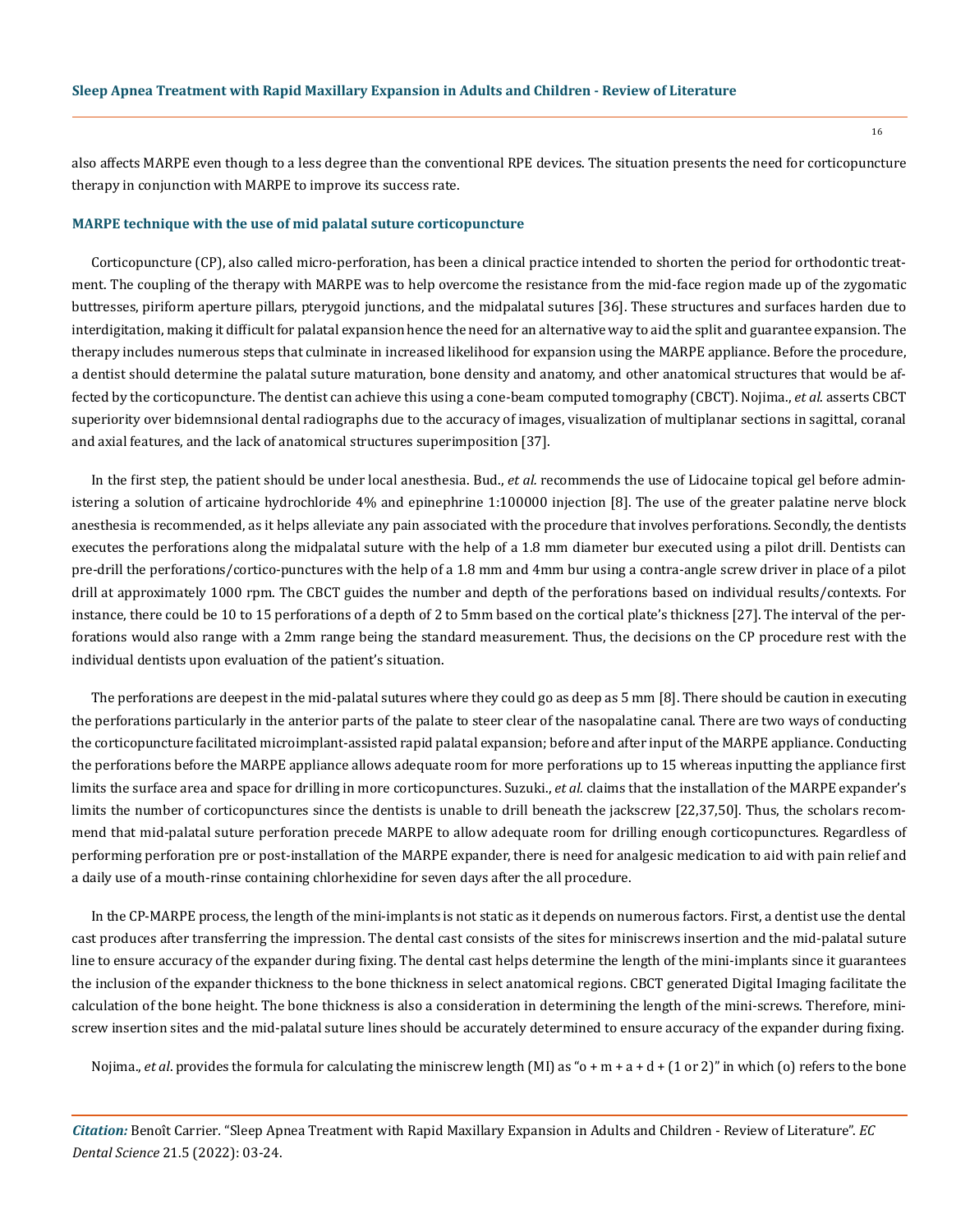thickness, (m) to the soft tissue thickness, (a) to the thickness of the fixation ring, and (d) to the distance from the palatal surface to the ring [37]. The cementing of the skeletal expander precedes the placement of the mini-implants. The perforations enhance expansion making it easy for the patient to activate MARPE expander easily. Patients can conduct the activation protocol by initiating a minimum four turns and maximum 6 turns every day equivalent to 0.53-0.80 mm respectively. The activation should continue until a diastema appears between the central incisors signifying success in splitting the mid-palatal suture [23]. Bud., *et al.* also advises that the patient reduces the turn to 2 per day after this split to enhance cross-bite overcorrection [8]. The expander remains in place but inactive for a further 4 to 6 month period to enhance the stability of the expansion. Thus, the cortico-puncture therapy allows for faster split of mid-palatal sutures enhancing expansion than the single use of MARPE due to the maturation and interdigitation of the craniofacial features and the palatal sutures in adult.

Suzuki., *et al.* highlighted the advantages and disadvantages of MARPE as a palatal expansion mechanism [50]. The scholars outlined the long length of time and the force to achieve split of the palatal suture as the greatest limitation of the procedure. They claim that it takes twice the force and longer activation for MARPE to achieve the same palatal expansion as other techniques such as SARPE. Thus, there is the introduction of accompanying surgical techniques to facilitate bone remodeling and enhance MARPE in record time and with less activation. Researchers first proposed corticotomy to facilitate the regional acceleratory phenomenon (RAP), which significantly reduces bone density and volume and accelerates bone remodeling. The combination considerably improves the time and force required for MARPE.

However, corticotomy-assisted MARPE expansion presents adverse side effects that limit its use. For instance, scholars mention adverse effects such as inserted gingiva loss, subcutaneous hematomas, mild bone loss and post-operative discomfort and swelling. There numerous other MARPE accompanying techniques such as micro-osteoperforation that shares similar functioning as corticopuncture speeds up tooth movement by increasing the expression of chemokines and cytokines tasked with osteoclast differentiation in bone remodeling [8]. However, scholars credit corticopuncture as being the best accompaniment to MARPE because it is less invasive amidst numerous other disadvantages.

Overall, corticopuncture assisted method proves very effective in facilitating palatal expansion in adults by encouraging the midpalatal split and weakening the suture interdigitation. Scholars hail the procedure is highly effective and less intrusive since it does not involve complex surgical procedures as prevalent in SARPE. Scholars also assert that despite the high success rate in maxillary advancement and mid-palatal opening, it also leads to a considerable molar inclination confirming that there still is tooth movement despite anchoring the expander at the molar-level. Numerous studies on the procedure reveal that the mean split at the posterior nasal spine (PNS) is estimated 3.12 mm whereas the one at the anterior nasal spine is relatively 3.76 mm [45]. The difference in the split between PNS and ANS is evidence of the parallel nature of the midpalatal suture in the anteroposterior side. Despite this fault, the procedure is primarily gold-standards in maxillary expansion in adults, just as CPAP is the first line treatment option for OSA.

When corticopuncture is incorporated effectively in the use of microimplants associated with maxillary expanders, most post-interventional complications including "tooth-borne forces that cause limited skeletal movement and undesirable tooth movement, root resorption, and weak haven/anchorage to retain sutural long term expansion" are minimized [17]. The corticopunctures and microimplants can assume a critical function in holding maxillary expanders. It is notable that transverse jaw deficiency, which is common in some adults, can require occlusal plane modification to prevent periodontal structure damage, retraction of the gingival, tongue position change, facial plane asymmetry, and sleep apnea. Given the associated possible co-morbidities, corticopunctures facilitated MARPE is often necessary in clinical practice.

*Citation:* Benoît Carrier*.* "Sleep Apnea Treatment with Rapid Maxillary Expansion in Adults and Children - Review of Literature". *EC Dental Science* 21.5 (2022): 03-24.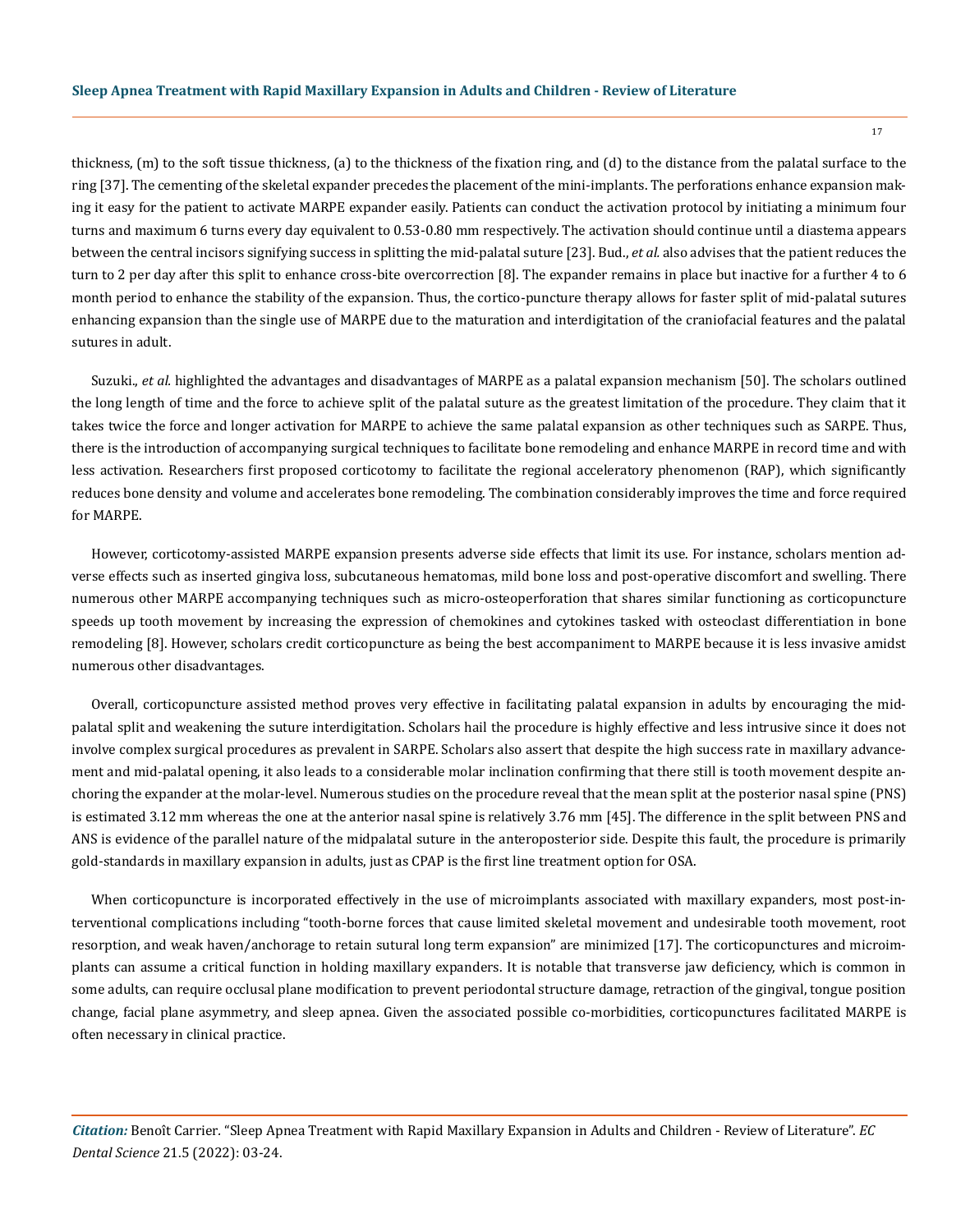#### **Tongue retaining devices (TRD)**

Even though CPAP is the typical treatment method for OSA, the use of oral appliances is also popular particularly for patients with tolerability issues with the CPAP machine. The Mandibular advancement device (MAD) is the most common oral appliance used as an alternative to CPAP. However, there are numerous other oral appliances such as the tongue retaining device (TRD). The TRD is a monobloc oral device that maintains or keeps the tongue in an interior position. In a study exploring the treatment of OSA using tongue stabilizing devises, Yanagihara., *et al.* claims that TRD is majorly used among patients suffering from mild to moderate OSA since CPAP is remains the preferred treatment option for severe OSA [59]. TRD is mainly applied in cases where contraindication of MAD is prevalent and the nasal continuous positive airway pressure (nCPAP) has failed [32]. The failure of the two treatment options may be due to profound periodontal disease, compromised dentition temporary mandibular joint disorders. TRD help maintain the tongue in a protruding position through suction. The device covers the entire lower and upper dental arches hence the need for customization to ensure it perfectly fits individual users. The TRD comes as a pre-made silicone device with the anterior bulb kept maintained in place by the tongue suction but missing the dental coverage. Thus, the preformation of the silicone appliance eliminates the need for fabrication, as it considerably reduces the bulk.

TRD has numerous advantages that make it suitable as an oral appliance for the treatment of OSA. Firstly, it is the only appliance that can be used in cases of edentulism where a patient is missing one or more teeth making them partially or wholly toothless [2,40]. This provision makes TRD very critical for this category of patients who suffer from edentulism since the rest of the palatal expansion appliances require tooth for anchoring. For instance, the tooth-borne, tooth-tissue borne, and bone-borne techniques for palatal expansion uses the teeth in one way or another either as anchor as is the case in tooth-borne or as support for the palatal pads/plates in tooth-tissue borne where the palatal vault acts as the main anchor. Secondly, the preformation of the device also reduces bulk and makes it easy to fit. Thirdly, TRD emerges as the best alternative to people who have tolerability issues and as the best alternative to positive airway pressure and MAD [53]. Mandibular advancement devices despite being more popular in use also presents many tolerability issues that render it inefficient for some patients making TRD a welcome alternative. Finally, it presents minimal challenges in the temporomandibular unlike other palatal expansion and oral appliances.

However, TRD also presents numerous challenges. For instance, the treatment is associated with discomfort, soreness and irritation of the tongue, excessive saliva leading to a dry mouth, and discomfort of the gums, lips and teeth [59]. Even though the tongue remains free in TRD, tongue discomfort accounts for the most number of discontinuation of the treatment among patients with tolerability challenges. The suction of the tongue into the bulb and the negative pressure cause discomfort and pain to the tongue, depending on the protrusion distance. It is for this reason that device allows for alteration of the mandibular protrusion to create room for adjustment in such cases. The placement or insertion of the tongue in the compartment results in excessive saliva making the mouth dry, which is particularly common after a few days of using the device. Finally, the device also causes discomfort of the lips, gums and teeth since it involves the insertion of a foreign material (appliance) into the mouth to create space. Thus, TRD is similar to MAD's that also exudes such challenges.

### **Maxillomandibular Advancement and Hypoglossal Nerve Stimulation**

Maxillomandibular advancement surgery (MMA) targets OSA patients whose phenotypes indicate craniofacial vulnerability, such as returned mandibles. General physicians often refer such patients to dentist and orthodontist who use various techniques, such as mandibular advancement device (MAD), Osseo-pharyngeal reconstruction (OPR), and maxillomandibular advancement (MMA) to correct the malocclusion and discrepancies. Even though all these treatment options are lauded as alternatives to CPAP, MMA is most effective as it provides a permanent solution through Osseo-pharyngeal reconstruction. The procedure involves repositioning the lower and upper jaw to create space and relieve upper airway obstruction. The fixed pharyngeal airway muscles are suspended in the anterior position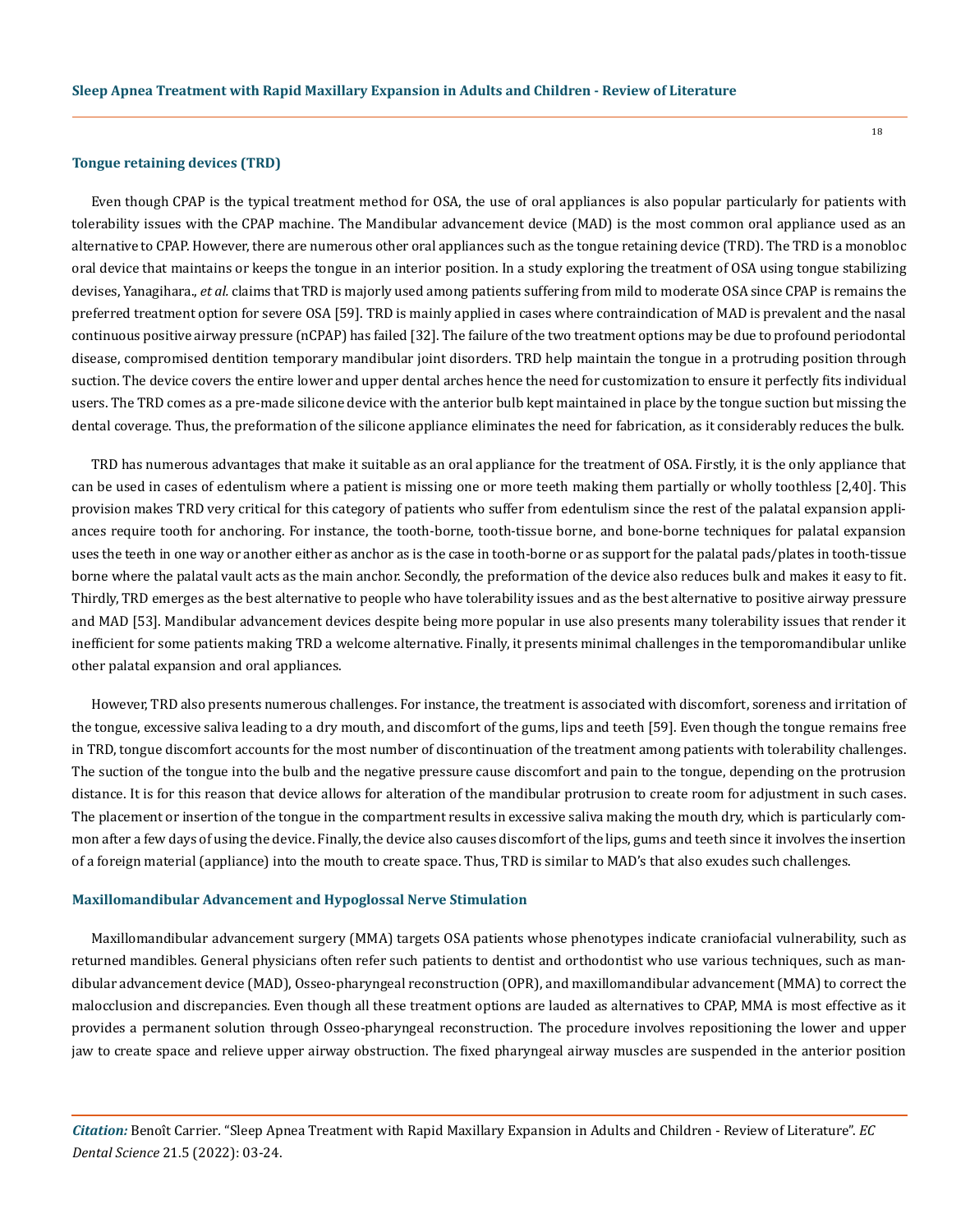while concurrently improving the pharyngeal soft tissue tension. The procedure aims to enlarge the pharyngeal airway by advancing the mandible and maxilla, causing the attached tissues such as the lateral and anterior pharyngeal tissues and the hyoid bone also to move forward, creating enough space for airflow. The advantage of MMA is that it provides a permanent solution to OSA by reconstructing the craniofacial features such as the mandible and the maxilla. It offers the best alternative treatment to patients intolerant to CPAP and the prolonged use of other oral appliances to realize palatal expansion. The procedure's disadvantage is its age limit. It is best for adults and people whose craniofacial growth is complete due to the unpredictability of residual growth and fear of iatrogenic growth inhibition post-surgery. Thus, children may not undergo surgery since their craniofacial growth is incomplete. The procedure is also invasive, hence presenting challenges associated with surgical procedures, such as post-surgical pain. Finally, the Hypoglossal Nerve Stimulation (HGNS) procedure stimulates specific muscles involved in tongue movement to enable control of the tongue's retraction and protrusion, hence controlling OSA.

## **Hyoid suspension/hyoid sling procedure**

The hyoid suspension procedures involve making a small skin incision (approximately 1.5 to 3 inches) in a neck skin crease to conceal the incision. There are four sutures placed around the hyoid bone and on the top region of the thyroid cartilage or attached to bone screws fixed behind the mandible. The procedure enhances the forward pulling of the mandible, stabilizing the airway hence addressing OSA.

#### **Tongue reduction procedures**

This is a less-invasive tongue reduction procedure, effective and bearable to patients. The patient lies in the supine position for the procedure with nasal intubation, or orotracheal intubation is necessary but not mandatory in ensuring access to the midline section of the tongue base.

#### **Combination of CPAP and appliances**

Many treatment options for OSA, with CPAP being the preferred option, are used as the gold-standard treatment. According to Vanderveken, the use of oral appliances in the rapid maxillary expansion is the second most popular treatment option for patients after CPAP [55]. However, each of these treatment options has drawbacks affecting their efficacy and use among various patients. For instance, multiple limitations of CPAP, as a treatment option for OSA, exist, such as low patient acceptance, suboptimal compliance and low tolerance level affecting its efficacy. The efficacy level of oral appliances is considerably inferiorto CPAP. Thus, the single use of CPAP or other non-CPAP treatment modalities results in incomplete OSA elimination with the mean disease alleviation (MDA) index indicating clinical efficacy fluctuating between 40 to 59 percent [55]. Combination therapy drastically increases the MDA index from the range of 40-59% to an index of 70%. The author feels that the combination treatment for OSA is underestimated, under investigated, and undervalued as the surest way to eliminate the disorder in the populace. CPAP and the use of appliances complement each other during combined use eliminating the limitations associated with each. For instance, CPAP's main drawback is intolerance hence a patient can use the Hyrax appliance for maxillary expansion but still CPAP during the expansion period, and discontinue CPAP once they've achieved maximum maxillary expansion.

# **Surgically assisted rapid palatal expansion (SARPE) and its comparison to microimplant assisted rapid palatal expansion (MARPE)**

In a study investigating MARPE vs SARPE for maxillary transverse discrepancy treatment, De Oliveira., *et al.* describe SARPE as an orthodontic procedure used in the maxillary arch expansion [15]. Emerson Angell was the first researcher to describe orthodontic expan-

*Citation:* Benoît Carrier*.* "Sleep Apnea Treatment with Rapid Maxillary Expansion in Adults and Children - Review of Literature". *EC Dental Science* 21.5 (2022): 03-24.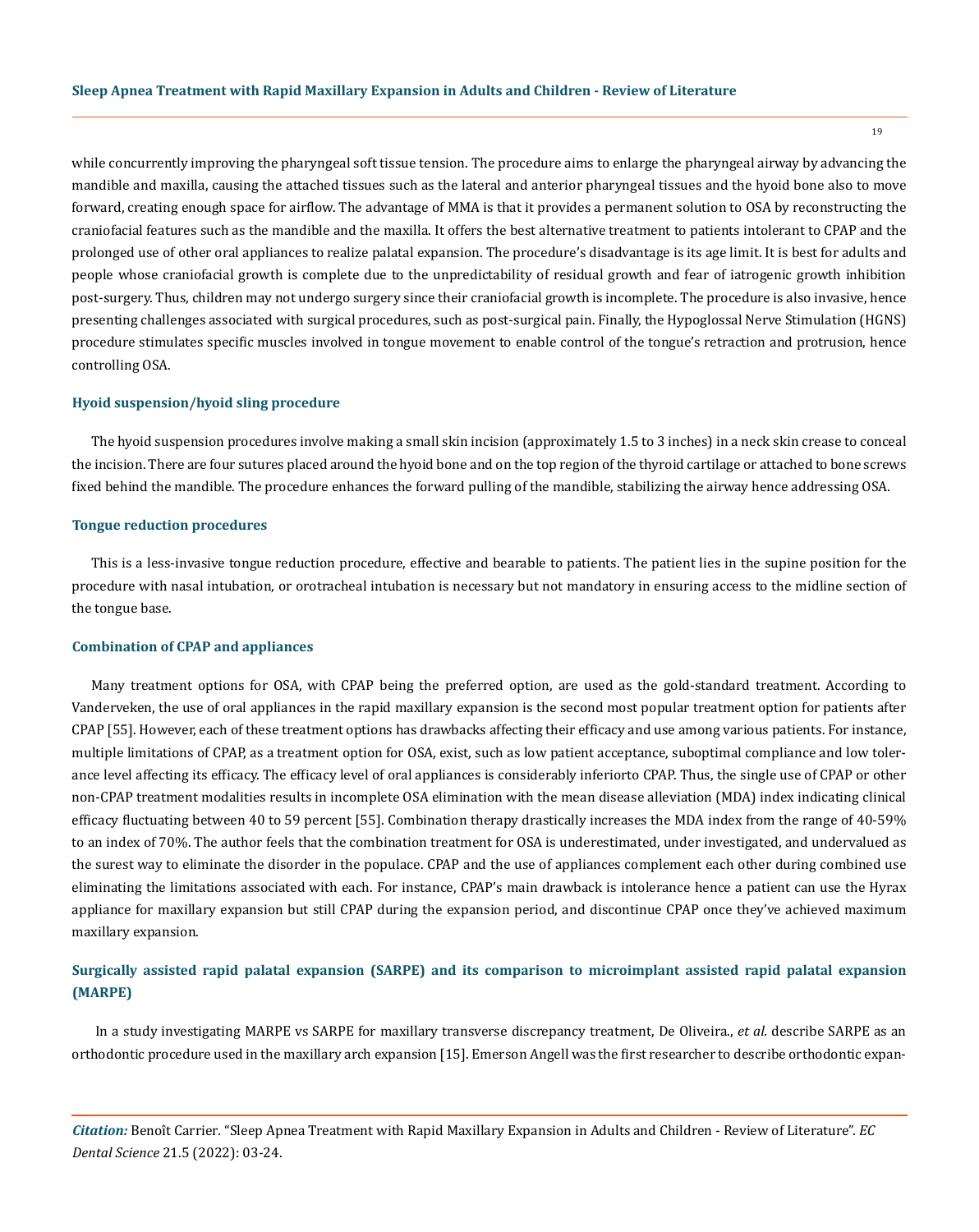sion. Kole became the first to use corticotocomy as a treatment option for adults with maxillary constriction. Brown and later Steinhauser described the SARPE technique as a treatment option for OSA, bilateral posterior cross-bite, transverse maxillary hypoplasia, and fused intermaxillary suture through the split of the right and left segments of the maxilla besides the placement of the graft. The procedure involves the placement of the rapid maxillary expander device in the maxilla to facilitate the expansion of the maxillary arch [15]. The procedure involves two surgeries, the first involving the Le Fort fracture of the skull and the midpalatal osteotomy to sever the intermaxillary suture. Some of the limitations of SARPE include its low patient compliance, post-maxillary expansion aesthetic limitation, and high rate of follow-up surgery. It is also very invasive since it is a surgical procedure. De Oliveira., *et al.* compared the efficacy of MARPE and SARPE. MARPE resulted in better transversal skeletal changes, particularly in the anterior and posterior maxillary base and the midface [38] SARPE recorded better transverse displacement of the Alveolarthan MARPE in the study. SARPE also recorded better results over MARPE in interpremolar and intermolar distance. However, there was no significant difference between the two methods in the alveolar expansion.

# **Conclusion**

The frequency of OSA makes it a critical public health concern, considering its high morbidity rates, societal impacts, and economic burden. Due to pharyngeal collapse common in OSA patients, symptoms of the disease include hypoventilation, cyclic apneas, and repetitive hypopneas. Even though CPAP remains the "gold standard" treatment option for OSA, the use of oral appliances, as is the case in MARPE and MAD, have gained widespread use since the dentists can adjust/design them to match individual need of every patient. The oral appliances also act as an alternative treatment option for people who have tolerability issues with CPAP, reducing its efficacy. Some of the popular oral appliances include the mandibular appliance device (MAD) and MARPE. The two devices function to ensure the upper airway stays open during sleep to facilitate breathing. However, other treatment options include "positional therapy, pharmacologic treatment, nEPAP, hypoglossal nerve stimulation, and weight loss." The MARPE process encompasses expansion of the maxilla using nonsurgical means to treat skeletal maxillary transverse deficiency leading to numerous problems such as teeth crowding, excessive vertical alveolar growth, nasal obstruction, nasopharyngeal airways collapse and hindered facial development. MARPE stands out as the best treatment option for adults since majority of the conventional rapid palatal expansion options suit children more than adults due to the fusion of the mid-palatal suture during puberty. These alternative treatment options are primarily performed by physicians since they fall out of the dental domain. The American Academy of Dental Sleep Medicine underscores the need for collaboration between dentists and physicians in the treatment of OSA.

# **Bibliography**

- 1. [Aarab Ghizlane and Frank Lobbezoo. "Dental changes in obstructive sleep apnea patients under oral appliance treatment are progres](https://dare.uva.nl/search?identifier=1f03d717-3f75-4c9c-943d-e576909787bd)sive in nature". *[Journal of Dental Sleep Medicine](https://dare.uva.nl/search?identifier=1f03d717-3f75-4c9c-943d-e576909787bd)* 2.2 (2015): 35-36.
- 2. Addy Nancy., *et al*[. "Policy Statement on a Dentist's Role in Treating Sleep-Related Breathing Disorders".](https://aadsm.org/docs/Policy_statement_on_role_of_dentists_2017.pdf) *Journal of Dental Sleep Medicine* [5.1 \(2018\): 25-26.](https://aadsm.org/docs/Policy_statement_on_role_of_dentists_2017.pdf)
- 3. [Al Kawari and Huda M. "Alternate Rapid Maxillary Expansion and Constriction \(alt-ramec\) and Mini-screw Assisted Rapid Palatal Ex](https://www.ncbi.nlm.nih.gov/pmc/articles/PMC6436906/)[pansion \(MARPE\) Appliance. A Comprehensive Literature Review".](https://www.ncbi.nlm.nih.gov/pmc/articles/PMC6436906/) *International Journal of Medical Dentistry* 25.3 (2021): 317-323.
- 4. [American Thoracic Society. "Positive Airway Pressure \(CPAP and BPAP\) for Adults with Obstructive Sleep Apnea".](https://www.thoracic.org/patients/patient-resources/resources/cpap-for-osa.pdf) *ATS American [Thoracic Society](https://www.thoracic.org/patients/patient-resources/resources/cpap-for-osa.pdf)* (2015).

*Citation:* Benoît Carrier*.* "Sleep Apnea Treatment with Rapid Maxillary Expansion in Adults and Children - Review of Literature". *EC Dental Science* 21.5 (2022): 03-24.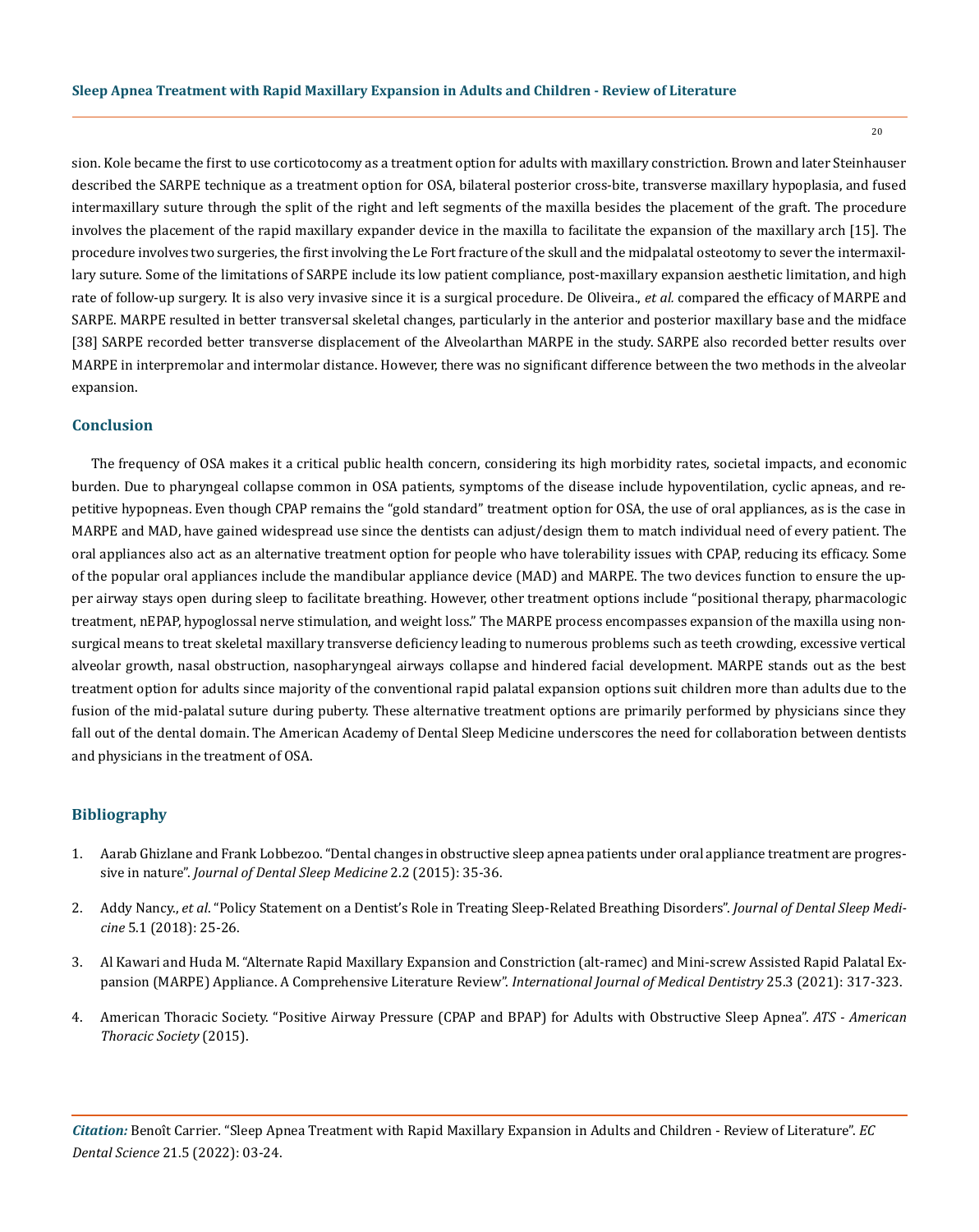- 5. Benjafield Adam V., *et al*[. "Estimation of the Global Prevalence and Burden of Obstructive Sleep Apnea: A Literature-Based Analysis".](https://pubmed.ncbi.nlm.nih.gov/31300334/)  *[The Lancet. Respiratory Medicine](https://pubmed.ncbi.nlm.nih.gov/31300334/)* 7.8 (2019): 687-6398.
- 6. Brunetto DP., *et al*[. "Mini-implant Assisted Rapid Palatal Expansion \(MARPE\) Effects on Adult Obstructive Sleep Apnea \(OSA\) and](https://progressinorthodontics.springeropen.com/articles/10.1186/s40510-021-00397-x)  [Quality of Life: A Multi-Center Prospective Controlled Trial".](https://progressinorthodontics.springeropen.com/articles/10.1186/s40510-021-00397-x) *Progress in Orthodontics* 23.1 (2022).
- 7. Brunetto DP., *et al*[. "Non-Surgical Treatment of Transverse Deficiency in Adults Using Microimplant-Assisted Rapid Palatal Expansion](https://pubmed.ncbi.nlm.nih.gov/28444019/)  (MARPE)". *[Dentsal Press Journal of Orthodontics](https://pubmed.ncbi.nlm.nih.gov/28444019/)* 22 (2021): 110-125.
- 8. Bud Eugen Silviu., *et al*[. "Observational Study Regarding Possible Side Effects of Miniscrew-Assisted Rapid Palatal Expander \(MARPE\)](https://pubmed.ncbi.nlm.nih.gov/33802266/)  [With or Without the Use of Corticopuncture Therapy".](https://pubmed.ncbi.nlm.nih.gov/33802266/) *Biology* 10.3 (2021): 187.
- 9. [Byrne A. "How does auto-continuous positive airway pressure \(CPAP\) compare with fixed-pressure CPAP in time of machine use for](https://www.researchgate.net/publication/340878984_How_does_auto-continuous_positive_airway_pressure_CPAP_compare_with_fixed-pressure_CPAP_in_time_of_machine_use_for_adults_with_obstructive_sleep_apnea_OSA)  [adults with obstructive sleep apnea \(OSA\)?"](https://www.researchgate.net/publication/340878984_How_does_auto-continuous_positive_airway_pressure_CPAP_compare_with_fixed-pressure_CPAP_in_time_of_machine_use_for_adults_with_obstructive_sleep_apnea_OSA) *Cochrane Clinical Answers* (2020).
- 10. [Calik MW. "Treatments for Obstructive Sleep Apnea".](https://pubmed.ncbi.nlm.nih.gov/27134515/) *Research Gate* (2016).
- 11. Chen Weiting., *et al*[. "Palatal Bone Thickness at the Implantation Area of Maxillary Skeletal Expander in Adult Patients with Skeletal](https://bmcoralhealth.biomedcentral.com/articles/10.1186/s12903-021-01489-0)  [Class III Malocclusion: A Cone-Beam Computed Tomography Study".](https://bmcoralhealth.biomedcentral.com/articles/10.1186/s12903-021-01489-0) *BMC Oral Health* 21 (2021): 1-9.
- 12. Cunha Amanda Carneiro da., *et al*[. "Miniscrew-Assisted Rapid Palatal Expansion for Managing Arch Perimeter In An Adult Patient".](https://pubmed.ncbi.nlm.nih.gov/28746493/)  *[Dental Press Journal of Orthodontics](https://pubmed.ncbi.nlm.nih.gov/28746493/)* 22.1 (2017): 97-108.
- 13. Da Cunha Amanda C., *et al*[. "Miniscrew-Assisted Rapid Palatal Expansion for Managing Arch Perimeter in an Adult Patient".](https://pubmed.ncbi.nlm.nih.gov/28746493/) *Dental [Press Journal of Orthodontics](https://pubmed.ncbi.nlm.nih.gov/28746493/)* 22.3 (2017): 97-108.
- 14. [Loriato Lívia and Carlos E Ferreira. "Surgically-Assisted Rapid Maxillary Expansion \(SARME\): Indications, Planning and Treatment of](https://www.researchgate.net/publication/343344911_Surgically-assisted_rapid_maxillary_expansion_SARME_indications_planning_and_treatment_of_severe_maxillary_deficiency_in_an_adult_patient)  [Severe Maxillary Deficiency in an Adult Patient".](https://www.researchgate.net/publication/343344911_Surgically-assisted_rapid_maxillary_expansion_SARME_indications_planning_and_treatment_of_severe_maxillary_deficiency_in_an_adult_patient) *Dental Press Journal of Orthodontics* 25.3 (2020): 73-84.
- 15. De MeloQuintela Marcelo., *et al*[. "Miniscrew-assisted Rapid Palatal Expansion \(MARPE\) Protocols Applied In Different Ages And](https://rsdjournal.org/index.php/rsd/article/view/19480)  [Stages Of Maturation Of The Midpalatal Suture: Cases Report".](https://rsdjournal.org/index.php/rsd/article/view/19480) *Research, Society and Development* 10.11 (2021): e503101119480 [e503101119480.](https://rsdjournal.org/index.php/rsd/article/view/19480)
- 16. De Oliveira Cibele Braga., *et al*[. "Microimplant Assisted Rapid Palatal Expansion Vs Surgically Assisted Rapid Palatal Expansion for](https://pubmed.ncbi.nlm.nih.gov/33931257/)  Maxillary Transverse Discrepancy Treatment". *[American Journal of Orthodontics and Dentofacial Orthopedics](https://pubmed.ncbi.nlm.nih.gov/33931257/)* 159.6 (2021): 733-742.
- 17. [Eckert Danny J and Atul Malhotra. "Pathophysiology of Adult Obstructive Sleep Apnea".](https://www.ncbi.nlm.nih.gov/pmc/articles/PMC2628457/) *Proceedings of the American Thoracic Society*  [5.2 \(2008\): 144-153.](https://www.ncbi.nlm.nih.gov/pmc/articles/PMC2628457/)
- 18. Eugen-Silviu Bud., *et al*[. "Retrospective Case Series regarding the Advantages of Cortico-Puncture \(CP\) Therapy in Association with](https://www.researchgate.net/publication/348936169_Retrospective_Case_Series_Regarding_the_Advantages_of_Cortico-Puncture_CP_Therapy_in_Association_with_Micro-Implant_Assisted_Rapid_Palatal_Expander_MARPE)  [Micro-Implant Assisted Rapid Palatal Expander \(MARPE\)".](https://www.researchgate.net/publication/348936169_Retrospective_Case_Series_Regarding_the_Advantages_of_Cortico-Puncture_CP_Therapy_in_Association_with_Micro-Implant_Assisted_Rapid_Palatal_Expander_MARPE) *Applied Sciences* 11.3 (2021): 1306.
- 19. Garib Daniela G., *et al*[. "Rapid Maxillary Expansion-Tooth Tissue-Borne Versus Tooth-Borne Expanders: A Computed Tomography](https://pubmed.ncbi.nlm.nih.gov/16097223/)  [Evaluation of Dentoskeletal Effects".](https://pubmed.ncbi.nlm.nih.gov/16097223/) *The Angle Orthodontist* 75.4 (2005): 548-557.
- 20. Hur Jae-Sik., *et al*[. "Investigation of the effects of miniscrew-assisted rapid palatal expansion on airflow in the upper airway of an](https://pubmed.ncbi.nlm.nih.gov/29090123/)  [adult patient with obstructive sleep apnea syndrome using computational fluid-structure interaction analysis".](https://pubmed.ncbi.nlm.nih.gov/29090123/) *The Korean Journal of Orthodontics* [47.6 \(2017\): 353-364.](https://pubmed.ncbi.nlm.nih.gov/29090123/)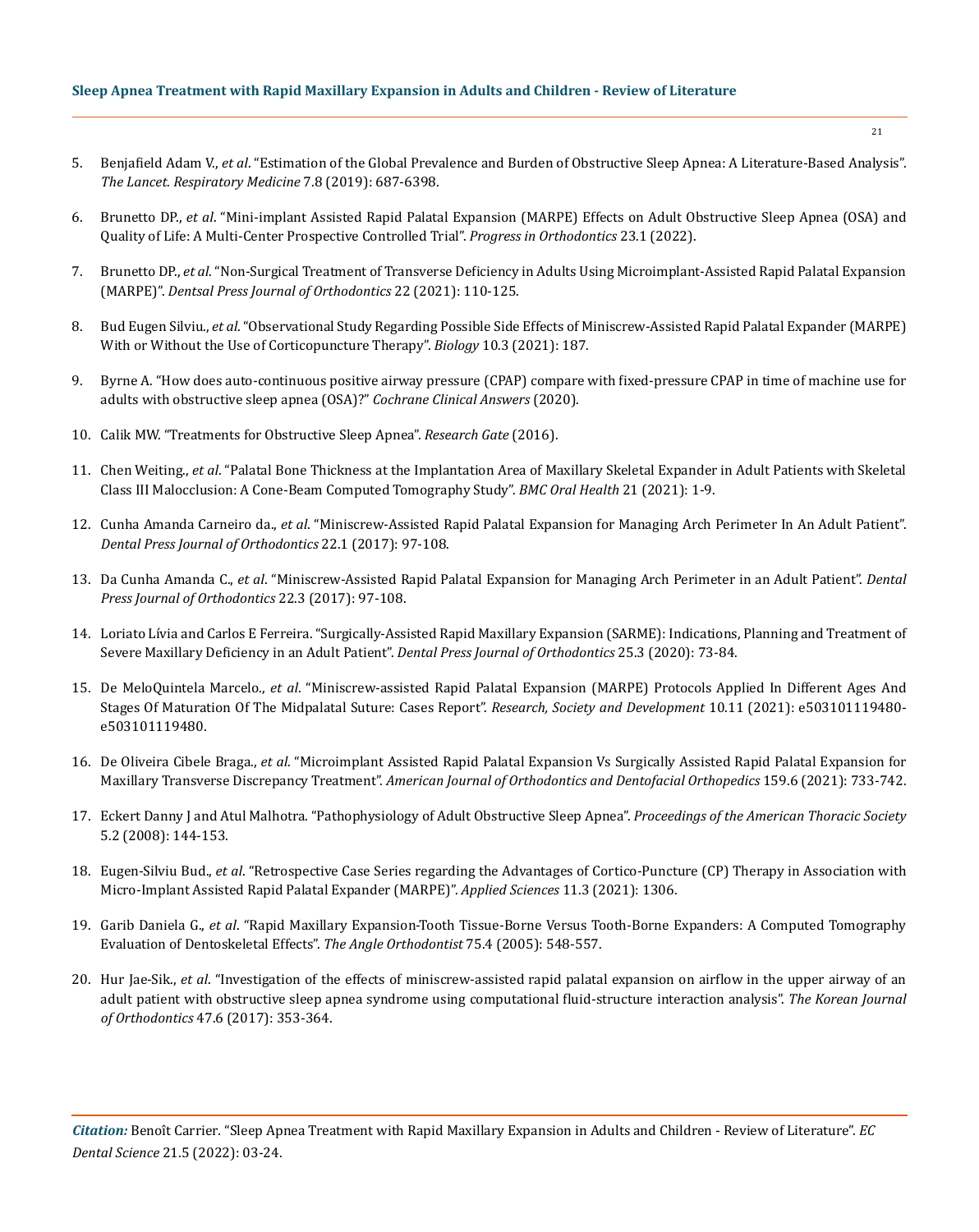- 21. Jeon Ji Yoon., *et al*[. "The success and Effectiveness of Miniscrew-Assisted Rapid Palatal Expansion Are Age-And Sex-Dependent".](https://link.springer.com/article/10.1007/s00784-021-04281-0) *Clini[cal Oral Investigations](https://link.springer.com/article/10.1007/s00784-021-04281-0)* (2021): 1-11.
- 22. Jia Haichao., *et al*[. "Comparison of Skeletal Maxillary Transverse Deficiency Treated By Microimplant-Assisted Rapid Palatal Expan](https://pubmed.ncbi.nlm.nih.gov/33289835/)[sion and Tooth-Borne Expansion During The Post-Pubertal Growth Spurt Stage: A Prospective Cone Beam Computed Tomography](https://pubmed.ncbi.nlm.nih.gov/33289835/)  Study". *[The Angle Orthodontist](https://pubmed.ncbi.nlm.nih.gov/33289835/)* 91.1 (2021): 36-45.
- 23. Kandasamy Sanjivan. "Schwarz Expansion Appliance". *[American Journal of Orthodontics and Dentofacialorthopaedics](https://pubmed.ncbi.nlm.nih.gov/17169724/)* 130.6 (2006): [697.](https://pubmed.ncbi.nlm.nih.gov/17169724/)
- 24. Kapetanovic A., *et al*[. "Efficacy of Miniscrew-Assisted Rapid Palatal Expansion \(MARPE\) in late adolescents and adults: A systematic](https://pubmed.ncbi.nlm.nih.gov/33882127/)  review and meta-analysis". *[The European Journal of Orthopaedic](https://pubmed.ncbi.nlm.nih.gov/33882127/)* 43 (2021): 313-323.
- 25. Karakuła Kaja Hanna., *et al*[. "The Relationships between Obstructive Sleep Apnea and Psychiatric Disorders: A Narrative Review".](https://www.researchgate.net/publication/355026805_The_relationships_between_obstructive_sleep_apnea_and_psychiatric_disorders_a_narrative_review)  *[Current Problems of Psychiatry](https://www.researchgate.net/publication/355026805_The_relationships_between_obstructive_sleep_apnea_and_psychiatric_disorders_a_narrative_review)* 22.1 (2021): 46-53.
- 26. Kawaiah Abdal Hadi., *et al*[. "MARPE for the Treatment and Cure of OSAS: Aruba Experience".](https://www.nepjol.info/index.php/AJMS/article/view/27803) *Asian Journal of Medical Sciences* 11.5 [\(2020\): 103-107.](https://www.nepjol.info/index.php/AJMS/article/view/27803)
- 27. [Kulshrestha Rohit. "Advanced Light Wire Functionals \(ALF\) in Orthodontics".](https://wincdental.com/our-specialties/alf/) *Archives of Dentistry and Oral Health* 2.1 (2019): 18-19.
- 28. Kumar Nishaevitha., *et al*[. "Miniscrew Assisted Rapid Palatal Expansion \(Marpe\)–Expanding Horizons To Achieve An Optimum In](https://ejmcm.com/article_7313.html)  Transverse Dimension: A Review". *[European Journal of Molecular and Clinical Medicine](https://ejmcm.com/article_7313.html)* 8.2 (2021): 389-403.
- 29. Lee Keun-Ha., *et al*[. "Maxillomandibular Advancement Surgery After Long-Term Use of a Mandibular Advancement Device in a Post-](https://pubmed.ncbi.nlm.nih.gov/31367581/)[Adolescent Patient With Obstructive Sleep Apnea".](https://pubmed.ncbi.nlm.nih.gov/31367581/) *The Korean Journal of Orthodontics* 49.4 (2019): 265-276.
- 30. Lee Woo-Jin., *et al*[. "Effect of Obstructive Sleep Apnea on Cerebrovascular Compliance and Cerebral Small Vessel Disease".](https://www.ncbi.nlm.nih.gov/pmc/articles/PMC8589195/) *PLoS ONE* [16.11 \(2021\): 1-14.](https://www.ncbi.nlm.nih.gov/pmc/articles/PMC8589195/)
- 31. [Levine Michelle. "Dental Sleep Medicine Standards for Screening, Treating, and Managing Adults with Sleep-Related Breathing Disor](https://aadsm.org/docs/jdsm.7.10.sa1.pdf)ders". *[Journal of Dental Sleep Medicine](https://aadsm.org/docs/jdsm.7.10.sa1.pdf)* 5.3 (2018): 64-69.
- 32. Li W., *et al*[. "The comparison of CPAP and oral appliances in treatment of patients with OSA: A systematic review and meta-analysis".](https://pubmed.ncbi.nlm.nih.gov/23287015/)  *Respiratory Care* [58.7 \(2013\): 1184-1195.](https://pubmed.ncbi.nlm.nih.gov/23287015/)
- 33. Lim Zhu Wei., *et al*[. "Obstructive Sleep Apnea Increases Risk of Female Infertility: A 14-Year Nationwide Population-Based Study".](https://pubmed.ncbi.nlm.nih.gov/34910749/)  *PLoS ONE* [16.12 \(2021\): 1-12.](https://pubmed.ncbi.nlm.nih.gov/34910749/)
- 34. Lione R., *et al*[. "Palatal Surface and Volume in Mouth-Breathing Subjects Evaluatedwith Three-Dimensional Analysis of Digital Dental](https://pubmed.ncbi.nlm.nih.gov/25016579/)  Cast-A Controlled Study". *[European Journal of Orthodontics](https://pubmed.ncbi.nlm.nih.gov/25016579/)* 37 (2015): 101-104.
- 35. Lione R., *et al*[. "Treatment and postreatment skeletal effects of rapid maxillary expansions studied with low-dose computed tomog](https://pubmed.ncbi.nlm.nih.gov/18774085/)raphy in growing subjects". *[American Journal of Orthodontics and Dentofacial Orthopedics](https://pubmed.ncbi.nlm.nih.gov/18774085/)* 134 (2008): 389-392.
- 36. Mcmanara JA. "Maxillary transverse deficiency". *[American Journal of Orthodontic and Dentofacial Orthopeadics](https://pubmed.ncbi.nlm.nih.gov/10799117/)* 117 (2000): 567-570.
- 37. McNamara JAJr., *et al*[. "The role of maxillary expansion in the promotion of oral and general health".](https://www.ncbi.nlm.nih.gov/pmc/articles/PMC4596248/) *Progress in Orthodontics* 16 [\(2015\): 33.](https://www.ncbi.nlm.nih.gov/pmc/articles/PMC4596248/)

*Citation:* Benoît Carrier*.* "Sleep Apnea Treatment with Rapid Maxillary Expansion in Adults and Children - Review of Literature". *EC Dental Science* 21.5 (2022): 03-24.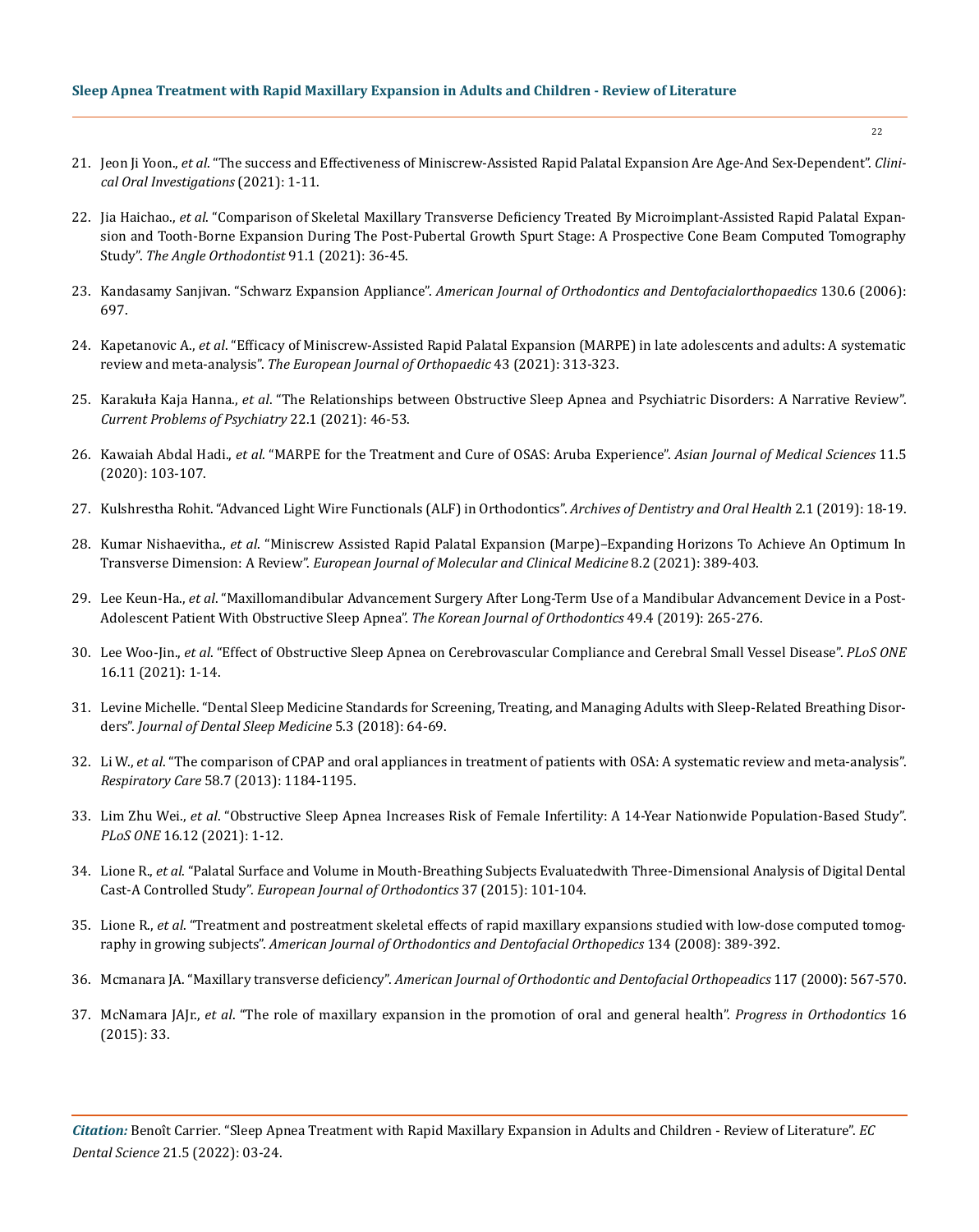## **Sleep Apnea Treatment with Rapid Maxillary Expansion in Adults and Children - Review of Literature**

- 38. Nojima Lincoln I., *et al*[. "Mini-Implant Selection Protocol Applied to MARPE".](https://www.ncbi.nlm.nih.gov/pmc/articles/PMC6266324/) *Dental Press Journal of Orthodontics* 23.5 (2018): 93- [115.](https://www.ncbi.nlm.nih.gov/pmc/articles/PMC6266324/)
- 39. Oliveira CB., *et al*[. "Evaluation of factors related to the success of miniscrew-assisted rapid palatal expansion".](https://pubmed.ncbi.nlm.nih.gov/33351888/) *The Angle Orthodontist*  [91 \(2021\): 187-194.](https://pubmed.ncbi.nlm.nih.gov/33351888/)
- 40. Park Jung Jin., *et al*[. "Skeletal and Dentoalveolar Changes After Miniscrew-Assisted Rapid Palatal Expansion in Young Adults: A Cone-](https://pubmed.ncbi.nlm.nih.gov/28337417/)Beam Computed Tomography Study". *[The Korean Journal of Orthodontics](https://pubmed.ncbi.nlm.nih.gov/28337417/)* 47.2 (2017): 77-86.
- 41. Peppard Paul E., *et al*[. "Increased Prevalence of Sleep-Disordered Breathing in Adults".](https://pubmed.ncbi.nlm.nih.gov/23589584/) *American Journal of Epidemiology* 177.9 [\(2013\): 1006-1014.](https://pubmed.ncbi.nlm.nih.gov/23589584/)
- 42. Pirelli Paola., *et al*[. "Rapid Maxillary Expansion In Children With Obstructive Sleep Apnea Syndrome".](https://pubmed.ncbi.nlm.nih.gov/17239661/) *Sleep* 27.4 (2004): 761-766.
- 43. Quinzi Vincenzo., *et al*[. "Comparison of Mandibular Arch Expansion by the Schwartz Appliance Using Two Activation Protocols: A](https://www.mdpi.com/2411-5142/5/3/61)  Preliminary Retrospective Clinical Study". *[Journal of Functional Morphology and Kinesiology](https://www.mdpi.com/2411-5142/5/3/61)* 5.3 (2020): 61.
- 44. Rossi Andrea., *et al*[. "Clinical Evidence in the Treatment of Obstructive Sleep Apnoea with Oral Appliances: A Systematic Review".](https://www.hindawi.com/journals/ijd/2021/6676158/)  *[International Journal of Dentistry](https://www.hindawi.com/journals/ijd/2021/6676158/)* (2021).
- 45. [Sateia Michael J. "International classification of sleep disorders".](https://medicinainternaelsalvador.com/wp-content/uploads/2017/03/internation-classification-ICSD-III-beta.pdf) *Chest* 146.5 (2014): 1387-1394.
- 46. Shin Hyerin., *et al*[. "Predictors of Midpalatal Suture Expansion by Miniscrew-Assisted Rapid Palatal Expansion In Young Adults: A](https://www.ncbi.nlm.nih.gov/pmc/articles/PMC6883215/)  Preliminary Study". *[The Korean Journal of Orthodontics](https://www.ncbi.nlm.nih.gov/pmc/articles/PMC6883215/)* 49.6 (2019): 360-371.
- 47. Singaraju., *et al*[. "A Comparative Study of Three Types of Rapid Maxillary Expansion Devices in Surgically Assisted Maxillary Expan](https://www.ncbi.nlm.nih.gov/pmc/articles/PMC4589717/)sion: A Finite Element Study". *[Journal of Int Oral Health](https://www.ncbi.nlm.nih.gov/pmc/articles/PMC4589717/)* 7.9 (2015): 40-46.
- 48. Sutherland Kate., *et al*[. "Efficacy Versus Effectiveness in the Treatment of Obstructive Sleep Apnea: CPAP and Oral Appliances".](https://www.researchgate.net/publication/283241762_Efficacy_versus_Effectiveness_in_the_Treatment_of_Obstructive_Sleep_Apnea_CPAP_and_Oral_Appliances) *Journal [of Dental Sleep Medicine](https://www.researchgate.net/publication/283241762_Efficacy_versus_Effectiveness_in_the_Treatment_of_Obstructive_Sleep_Apnea_CPAP_and_Oral_Appliances)* 2.4 (2015): 175-181.
- 49. Suzuki Hideo., *et al*[. "Miniscrew-Assisted Rapid Palatal expander \(MARPE\): The Quest for Pure Orthopedic Movement".](https://pubmed.ncbi.nlm.nih.gov/27653260/) *Dental Press [Journal of Orthodontics](https://pubmed.ncbi.nlm.nih.gov/27653260/)* 21.4 (2016): 17-23.
- 50. Suzuki Hideo., *et al*[. "Miniscrew-Assisted Rapid Palatal expander \(MARPE\): The Quest for Pure Orthopedic Movement".](https://pubmed.ncbi.nlm.nih.gov/27653260/) *Dental Press [Journal of Orthodontics](https://pubmed.ncbi.nlm.nih.gov/27653260/)* 21.4 (2016): 17-23.
- 51. Suzuki Selly S., *et al*[. "Corticopuncture Facilitated Microimplant-Assisted Rapid Palatal Expansion".](https://www.hindawi.com/journals/crid/2018/1392895/) *Case Reports in Dentistry* (2018): [1-12.](https://www.hindawi.com/journals/crid/2018/1392895/)
- 52. Suzuki SS., *et al*[. "Corticopuncture Facilicitated Microimplant -Assisted Rapid Palatal Expansion".](https://www.hindawi.com/journals/crid/2018/1392895/?utm_source=google&utm_medium=cpc&utm_campaign=HDW_MRKT_GBL_SUB_ADWO_PAI_DYNA_SPEC_X_X0000_Feb2022&gclid=CjwKCAjwrqqSBhBbEiwAlQeqGnXJGcOdmJ5UmZ_4QFo4_i86SnzwRm7CibEepLUplSfB3e_UwSAMxBoC10EQAvD_BwE) *Case Reports in Dentistry* (2018): [1-12.](https://www.hindawi.com/journals/crid/2018/1392895/?utm_source=google&utm_medium=cpc&utm_campaign=HDW_MRKT_GBL_SUB_ADWO_PAI_DYNA_SPEC_X_X0000_Feb2022&gclid=CjwKCAjwrqqSBhBbEiwAlQeqGnXJGcOdmJ5UmZ_4QFo4_i86SnzwRm7CibEepLUplSfB3e_UwSAMxBoC10EQAvD_BwE)
- 53. Tomar Arvind., *et al*[. "Association of Obstructive Sleep Apnea with Nocturnal Hypoxemia in Metabolic-Associated Fatty Liver Disease](https://pubmed.ncbi.nlm.nih.gov/34660454/)  Patients: A Cross-Sectional Analysis of Record-Based". *[Journal of Family Medicine and Primary Care](https://pubmed.ncbi.nlm.nih.gov/34660454/)* 10.8 (2021): 3105-3110.
- 54. Tsai Huei-Rou., *et al*[. "Evaluation of Patients' Experiences after Microimplant-Assisted Rapid Palatal Expansion \(MARPE\) Treatment".](https://www.tjo.org.tw/cgi/viewcontent.cgi?article=1098&context=tjo)  *[Taiwanese Journal of Orthodontics](https://www.tjo.org.tw/cgi/viewcontent.cgi?article=1098&context=tjo)* 33.1 (2021): 2-34.